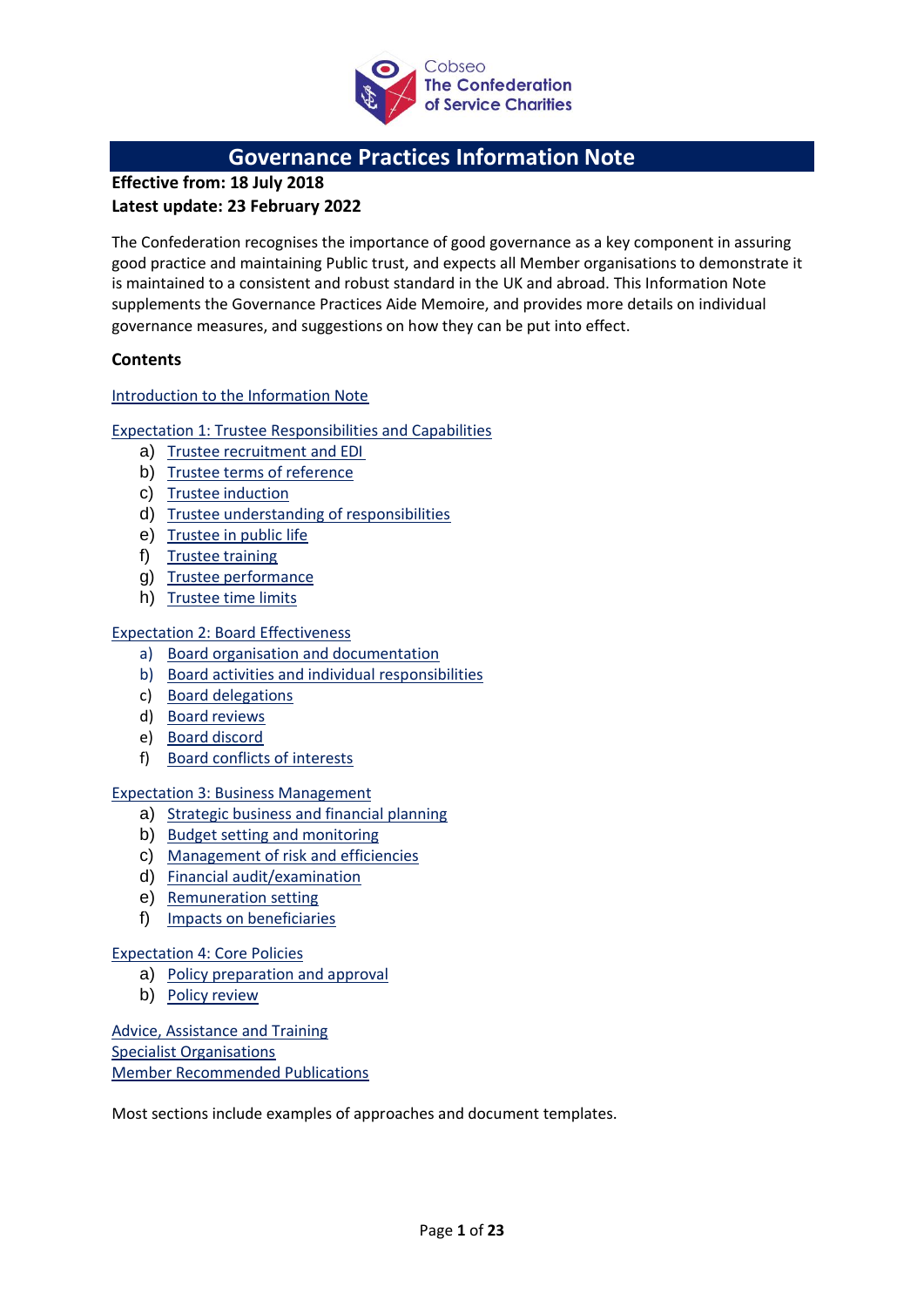

# **Introduction to the Information Note**

<span id="page-1-0"></span>The generosity and support of the general public, and those who donate their time and resources to assist this in need across the Armed Forces Community, is underpinned by an expectation that Service Charities will operate legally, ethically, and in accordance with the good governance practice specified by regulatory authorities. Maintaining and enhancing the Public's trust is at the heart of everything Cobseo does; however, Experience elsewhere has demonstrated how individual incidents of poor practice can damage the reputation and public perception of the charity sector as a whole, which is why Cobseo puts maintaining public trust at the heart of everything it does; which in turn emphasises the importance of Member organisations being able to demonstrate that they have sound governance processes and practices in place. This Information Note, which supplements the Governance Practices Aide Memoire, aims to assist Member organisations, and their Trustees, in meeting their legal and corporate responsibilities, and upholding good governance practice.

The full achievement of good governance extends beyond Trustees' legal obligations, and should also incorporate the recommended practices described in th[e Charity Governance Code.](https://www.charitygovernancecode.org/en/front-page) The Code is not a legal or regulatory requirement, but it sets out a range of principles and recommended good practice, that are intentionally aspirational, and provide the direction to support continuous improvement in charity governance. The Charity Governance Code is applicable in England and Wales; however, similar guidance is also available fo[r Scotland](https://www.oscr.org.uk/news/scottish-governance-code-and-checkup/) and [Northern Ireland.](https://apps.charitycommissionni.org.uk/Charity_requirements_guidance/Charity_governance/default.aspx)

The Confederation has prepared an Aide Memoire on [governance practices](http://www.cobseo.org.uk/about-us/governance) describing a suggested set of expectations, based on the Charity Governance Code, to which Member organisations should aspire. The Aide Memoire acknowledges the wide range of organisations within the Confederation, and the need for a flexible approach inwhich individual Members can consider how best to reflect the principles of good governance in ways that relate to their organisation. This provides scope for for individual Members to respect the requirements of their governing documents, and the traditions and identity of their organisations, in developing their governance assurance processes and activities. Where this varies from the measures suggested in the Charity Governance Code, or the Governance Practices Aide Memoire, Trustees should focus on meeting the underlying intent and be prepared, if necessary, to explain the rationale of their approach.

This Note has been prepared to assist Member organisations requested more details on how to improve some of their governance measures. The information provided is not obligatory but is intended to explain the rationale for specific governance measures set out in the Governance Practices Aide Memoire and provide at least one possible approach to achieving successful delivery.

ThisInformation Note does not address directly Safeguarding, Data Protection or Fundraising issues. These are the subject of separate Aide Memoires, which are also accessible via the [Cobseo website](https://www.cobseo.org.uk/governance/)

While the guidance issued or endorsed by Regulators in the home nations (England & Wales, Scotland and Northern Ireland) each have their own principles' or 'key elements' to achieve good governance, they are all broadly similar in practice.

This Information Note presents practical advice on governance measures. Accordingly, legal, regulatory and non-binding governance expectations are grouped together under four practical 'good governance expectations'. These are the expectations of capable **Trustees,** serving on a wellrun **Board,** that proactively addresses its **Business** matters, whilst ensuring that sound **Policies** and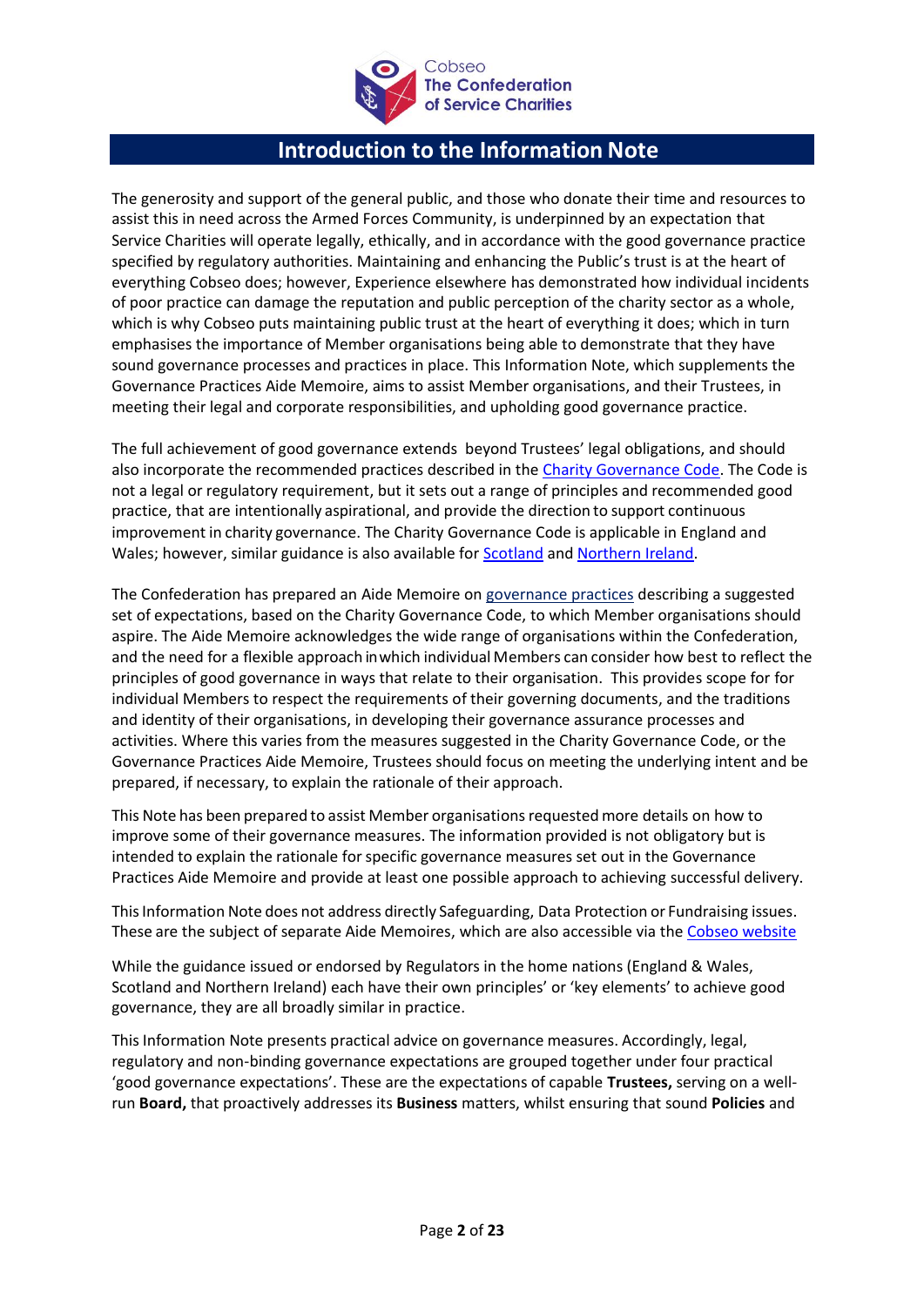

practices are pursued within the organisation:

### **1. Trustee responsibilities and capabilities**

Measures to ensure a representative, knowledgeable and accountable body of Trustees are established in accordance with the principles of equality, diversity and inclusion, and focused on advancing activities in the best interests of its beneficiaries.

#### **2. Board effectiveness**

Measures to ensure the structure, decisions and operational oversight by the Board of Trustees are properly conducted, well informed and communicated within the organisation.

#### **3. Business management**

Measuresto ensure the viability of the organisation, its business planning, financial accounting and risk mitigation are thorough, well-controlled and focus on increasing the organisation's impact on its beneficiaries.

### **4. Core policies**

Measuresto ensure there are effective operations and a respectful working culture in place through a set of essential policies that are well implemented and reviewed regularly.

Back to top ↑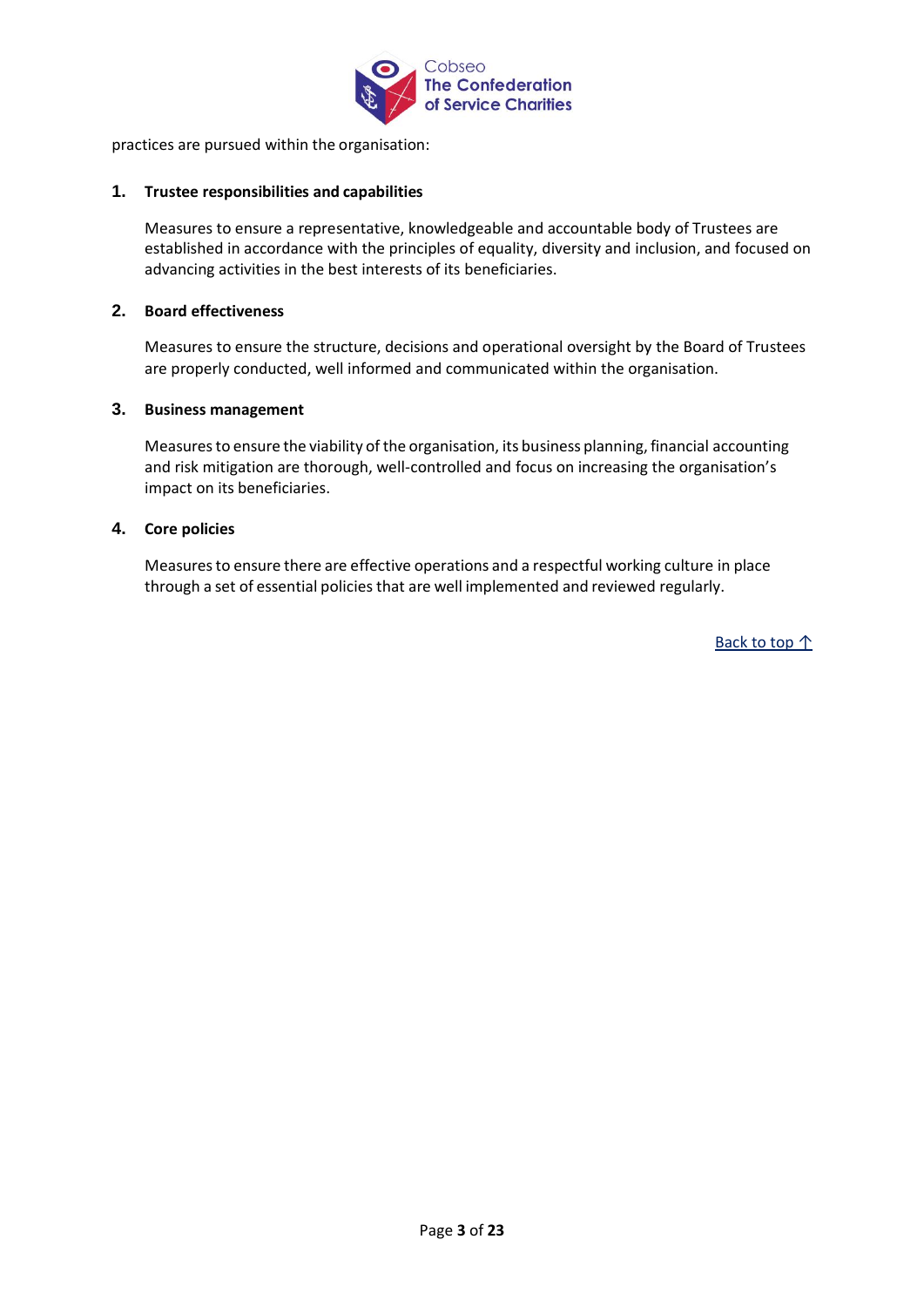

# **Expectation 1: Trustee Responsibilities and Capabilities**

<span id="page-3-0"></span>To fulfil these expectations a Member organisation should be able to demonstrate that it has governance practices in place, based on open competition and in accordance with the principles of equality, diversity, and inclusion, to recruit and appoint appropriately qualified and experienced individuals as Trustees with an appropriate range of backgrounds and skills and who understand their responsibilities.

Eight governance measures are presented that collectively should demonstrate a sound approach to undertaking the Trustee expectations in good governance:

- a. Trustee recruitment (including skills, job descriptions, recruitment scope and proactive approaches to equality, diversity, and inclusion)
- b. Trustee terms of reference
- c. Trustee induction
- d. Trustee understanding of responsibilities
- e. Trustee in public life
- f. Trustee training
- g. Trustee performance (including objectives, review and reporting)
- h. Trustee time limits (including terms and reselection approach)

Member organisations have the flexibility to decide the extent and approach most suited to their structure and organisational arrangements. Further explanation and information on each measure is provided as advice and assistance to Member organisations.

<span id="page-3-1"></span>a. **Trustee recruitment** – An organisation should seek the most appropriately qualified, skilled and/or experienced individuals to become Trustees, and should measures in place to encourage applications from minority communities.

Organisations should also be able to explain the mix of relevant skills it is looking to have on its Board. It would be expected, unless governing documents dictate another approach, the selection of newTrusteesshould be undertaken through an open and competitive process that incorporates the best principles of equality, diversity, and inclusion. During a recruitment round for new Trustees an organisation should endeavour to address the following measures:

- i. **Skills**  An up-to-date skills list (or audit) of its existing Trustees, and assessment of those skills it would be beneficial to increase. Examples of a procedure for a skills audit and a downloadable skills audit template are available online at [Reach Volunteering](https://reachvolunteering.org.uk/guide/how-complete-skills-audit)[,](https://www.prospect-us.co.uk/news/board-skills-audit) [Prospectus](https://www.prospect-us.co.uk/news/board-skills-audit) and [DIY Committee](https://www.diycommitteeguide.org/code/principle/skills-audit) [Guide.](http://www.diycommitteeguide.org/code/principle/skills-audit)
- ii. **Job description or competencieslisting** There should be a description of the role and a listing of the competencies and experience sought for each new Trustee position. It is reasonable to expect the competencies sought from a recruitment round would be consistent with the findings of a Board's skills list/audit.
	- See an [example job description](http://www.governancepages.org.uk/sample-documents/jobrole-descriptions/job-description-for-a-chair) for a Chair of Trustees

Page **4** of **23**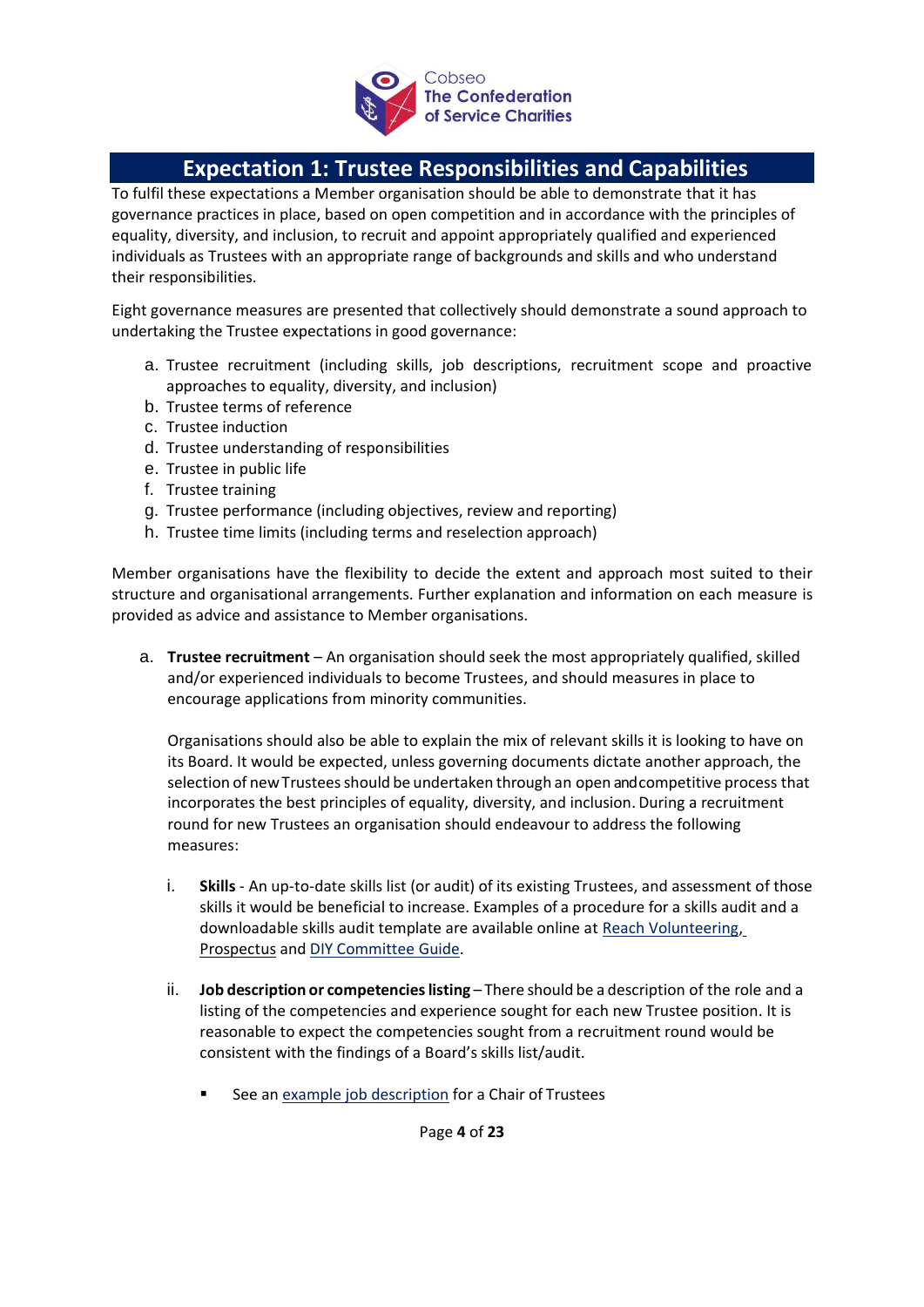

- A further example of a [role description](http://www.ncvo.org.uk/images/images/about_us/trustees/Trustee_Description_of_Role.pdf) for a Trustee from NCVO, as used for its own organisational requirements.
- iii. **Recruitment scope** Recruitment should normally be undertaken based on an open competition; however, in some circumstances, such as for specialist or otherwise defined roles (e.g. nominative roles), or because of the organisations governing documents, the recruitment might need to be more limited in its scope. Where this applies, the rationale for this approach should be recorded (e.g. in the minutes of a Board of Trustees meeting). Further information on conducting recruitment rounds for Trustees is available:
	- Advice and templates for a job description and recruitment advertisement can be found at **[Business Victoria](http://www.business.vic.gov.au/hiring-and-managing-staff/staff-recruitment/job-description-and-advertisement-template)** and **WCVA**.
	- A useful recruitment pack to assist small charities mount a recruitment campaign for new Trustees is available from NCVO for a small charge.
	- The Charity Commission has produced a [Trustee Welcome Pack](http://www.gov.uk/government/publications/charity-trustee-welcome-pack) that may be of assistance to prospective and newly appointed Trustees.

Member organisations need to ensure that Trustee candidates (and also candidates for senior management positions) are not disqualified from holding office in a charitable organisation. The Charity Commission [has provided guidance.](http://www.gov.uk/guidance/automatic-disqualification-rules-for-charity-trustees-and-charity-senior-positions) Similar guidance is available from other home nation Regulators.

iv. **EDI** – Boards that commit to equality, diversity and inclusion are more likely to set a positive example and tone for the charity by following an appropriate strategy for delivering its purpose and setting inclusive values and culture. Accordingly, Member organisations should seek to broaden the diversity of personal and specialist backgrounds of its Trustees by promoting the position as widely as may be practicable in appropriate locations. Where the governing documents, or other constraints, limit the scope for open competition, the Board should be able to account for the rationale. Trustee recruitment websites include:

[http://trusteesweek.org](http://trusteesweek.org/) <https://do-it.org/channels/trustee-finder> <https://secure.thebiggive.org.uk/trustees>

Additionally, the Charity Commission has identified a number of practical measures that would increase the [attractiveness](http://www.gov.uk/guidance/trustee-board-people-and-skills) and diversity of applicants for Trustee positions. This includes:

- Keeping Board papers (particularly financial information) short and easy to understand.
- Providing documents in accessible formats.
- Making it clear that Trustees can claim reasonable expenses, including help with travel and childcare.
- Holding meetings at venues that are accessible for people with disabilities.

Page **5** of **23**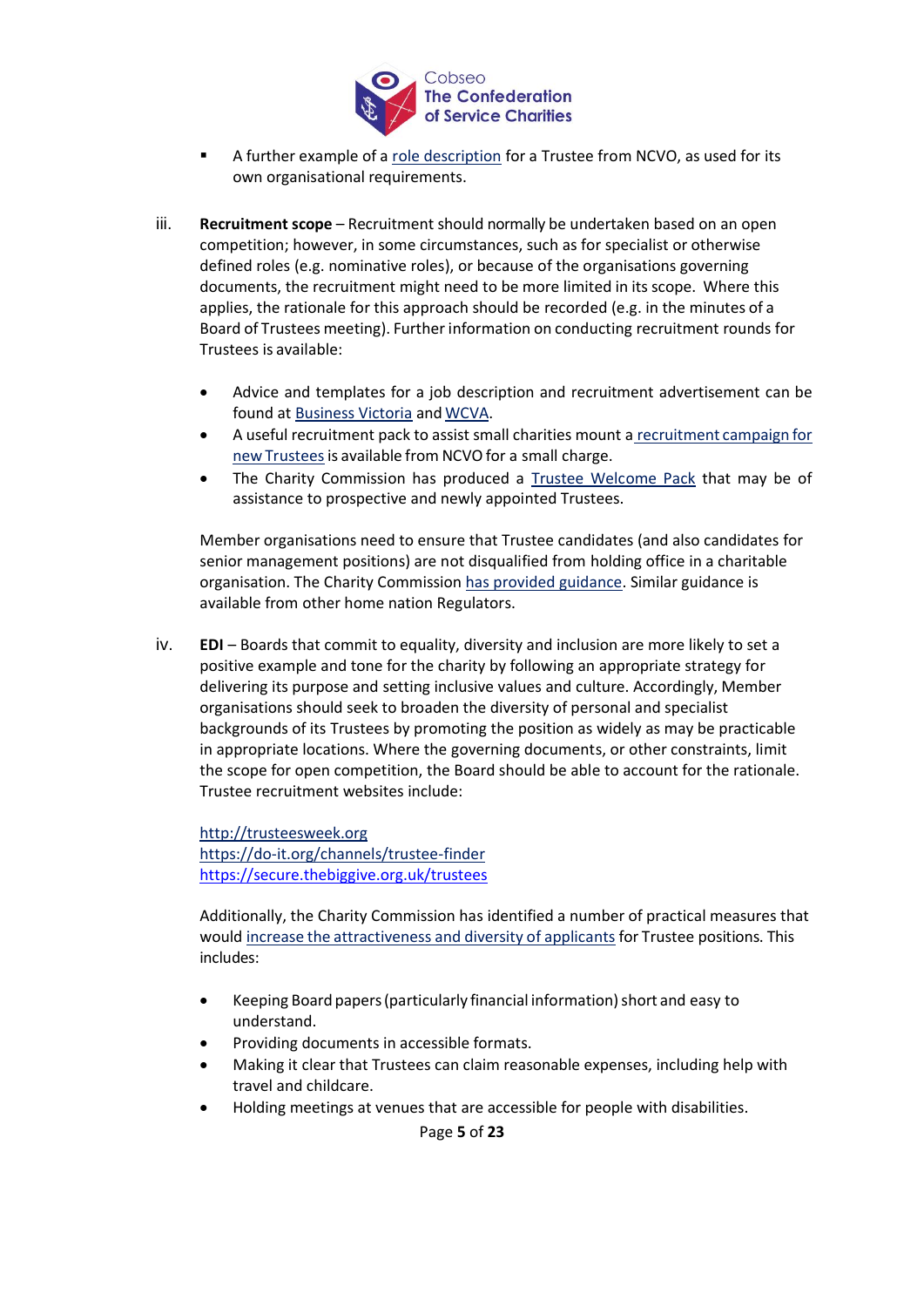

- Having meetings at times that do not exclude people who are working or have caring responsibilities.
- v. **Reserved Trusteeships**  Trustee positions reserved for election from an organisation's membership, or similar, should still encourage an open and inclusive approach, with appointments to be based on competency and relevant experience. Cobseo would recommend considering the following:
	- How members gain access to knowledge and/or the background experience and skills required by potential candidates; whether there is an opportunity for applicants to address the membership; and the information provided to the membership on candidates for election.
	- How members vote, and under what circumstances (e.g. is it a membership vote held at an AGM, or a postal ballot).
	- Whether, and in what form, potential candidates have an opportunity to make their case to the membership.
- <span id="page-5-0"></span>b. **Trustee terms of reference** – Each Trustee should have written terms of reference that explains their role and responsibilities, which may include specific as well as collective responsibilities; the length of appointment; and attendance, training and performance obligations. How this information is conveyed may vary (e.g. it might be in the form of a Trustee code of conduct). What is important is the Trustees have a clear understanding of their obligations and responsibilities. There are various examples of generic terms of reference for Trustees available from the wider charity sector, including [Community](https://www.communitysouthwark.org/Handlers/Download.ashx?IDMF=ed660b08-9d44-4a35-963a-8c355d38336b)  [Southwark](https://www.communitysouthwark.org/Handlers/Download.ashx?IDMF=ed660b08-9d44-4a35-963a-8c355d38336b) and [Governance Pages](http://www.governancepages.org.uk/sample-documents/codes-of-conductgovernance-codes/)
- <span id="page-5-1"></span>c. **Trustee induction** – Each Trustee should undertake a period of induction, ideally before they join the Board of Trustees or, failing that, as soon as possible. The scope and length of the induction process will vary; however, it should normally include ensuring that the Trustee:
	- Has been briefed on their personal responsibilities as a Trustee, which includes upholding the charitable purpose of the organisation, and ensuring compliance with the prevailing legal, regulatory and governance obligations.
	- Has read and understood the Charity Commission's guidance 'The Essential Trustee'.
	- Has had exposure to the work of the charity.
	- Has received an explanation (and copies) of the organisation's governing documents, recent reports, business plan, and financial position.
	- Has received an explanation (and access to copies) of the organisation's core policies.

A good practice often adopted by Member organisations isto provide an induction handbook, or pack, to new Trustees that includes copies of relevant documents and other reference material. Other helpful sources of advice include:

- Checklists of topics to include in an induction programme are available at [Governance](http://www.governancepages.org.uk/sample-documents/recruitment-documents/induction-checklist/)  [Pages,](http://www.governancepages.org.uk/sample-documents/recruitment-documents/induction-checklist/) [NCVO,](https://knowhownonprofit.org/tools-resources/board-basics/tools-and-guidance/create-a-comprehensive-trustee-induction-pack) [SCVO,](https://scvo.org.uk/running-your-organisation/governance/recruitment-induction) and at the [DIY Committee](http://www.diycommitteeguide.org/download/checklist-induction-of-management-committee-members) Guide.
- Advice on Trustee recruitment and developing an induction programme is available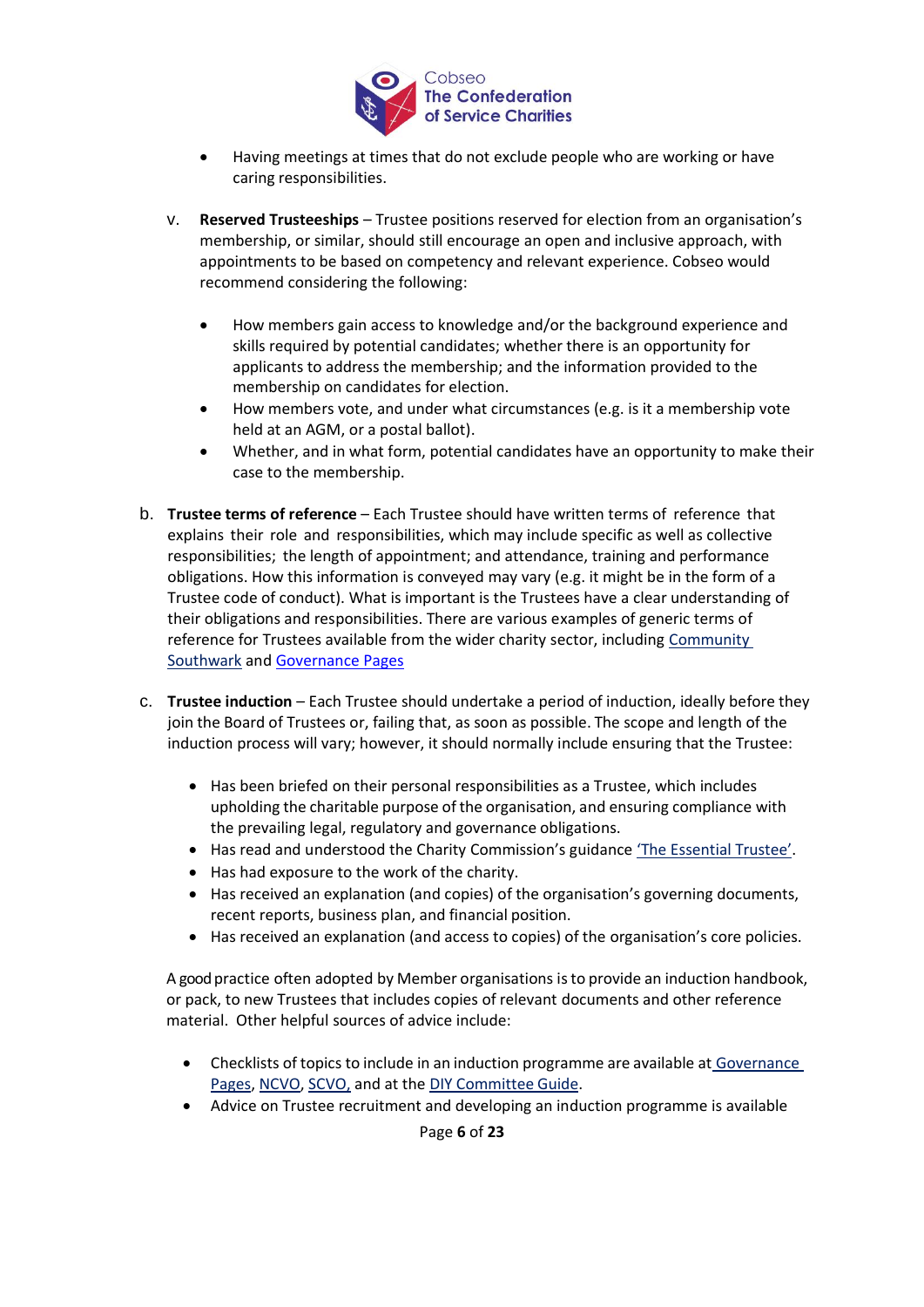

from [WCVA](https://wcva.cymru/wp-content/uploads/2020/01/5.4-Trustee-Recruitment.pdf) and at a small charge from [NVCO.](https://knowhownonprofit.org/studyzone/trustee-recruitment-and-induction)

- The contents of an induction pack for Trustees should be tailored to the specific requirements of a Member organisation. The Guidance trustee welcome pack can be accessed [here.](https://www.gov.uk/government/publications/charity-trustee-welcome-pack/charity-trustee-welcome-pack) Examples of a Trustee induction pack from the wider charity sector for reference can be found at [Voluntary Action](http://vas-swindon.org/wp-content/uploads/docs/trustee-handbook.pdf) [Swindon](http://vas-swindon.org/wp-content/uploads/docs/trustee-handbook.pdf) and [Blyth Quays Trust](http://www.blythquaystrust.co.uk/site/images/BQT/files/Trustee-GovernorHandbook.pdf)
- <span id="page-6-0"></span>d. **Trustee understanding of responsibilities** – Upon appointment, and following induction, Trustees should be invited to confirm that they understand their responsibilities to the organisation and to fellow Trustees. This should be in writing and, while there is no single format for this, the following details would be relevant topics to consider for inclusion:
	- The Trustee confirms that they are eligible by law to perform the role of a Trustee.
	- A statement affirming that the Trustee has received and understands their terms of reference as a Trustee of the organisation, and has received a copy of the Charity Commission guidance 'The Essential Trustee (ref: CC3)' and/or any similar guidance from charity Regulators in other home nations, e.g. [Scotland.](http://www.oscr.org.uk/guidance-and-forms/forms-and-templates/trustee-declaration-form)
	- The Trustee understands and is familiar with the objects and powers of the organisation and has received copies of the governing documents.
	- The Trustee understands they are jointly and individually liable for the consequences of the decisions taken by the Board, and that this liability is equally shared by all Trustees. (The extent of their legal liability will be affected by the Member organisation's incorporated or unincorporated status; terms of any indemnity insurance; and any other guarantees or legal arrangements ineffect).
	- The Trustee undertakes to contribute constructively and impartially to Board discussions and abide by the decisions taken.
	- The Trustee undertakes to draw on m their experience and judgment to take decisions that are consistent with the objects of the organisation, and the best interests of its beneficiaries, and is consistent with demonstrating the achievement of publicbenefit.
	- The Trustee recognises that they have an equal status on the Board with fellow Trustees, and that any differences in outside life, such as military rank, social status, personal background, qualifications, employment history etc have no bearing on their authority to contribute to Board' discussions and decisions.
	- The Trustee understands the acceptable and respectful behaviours expected in their interactions with fellow Trustees, and other members of the organisation.
	- The Trustee understands the time commitment they are expected to contribute to the organisation.
	- Page **7** of **23** • The Trustee acknowledges they must take no personal benefit from their role as a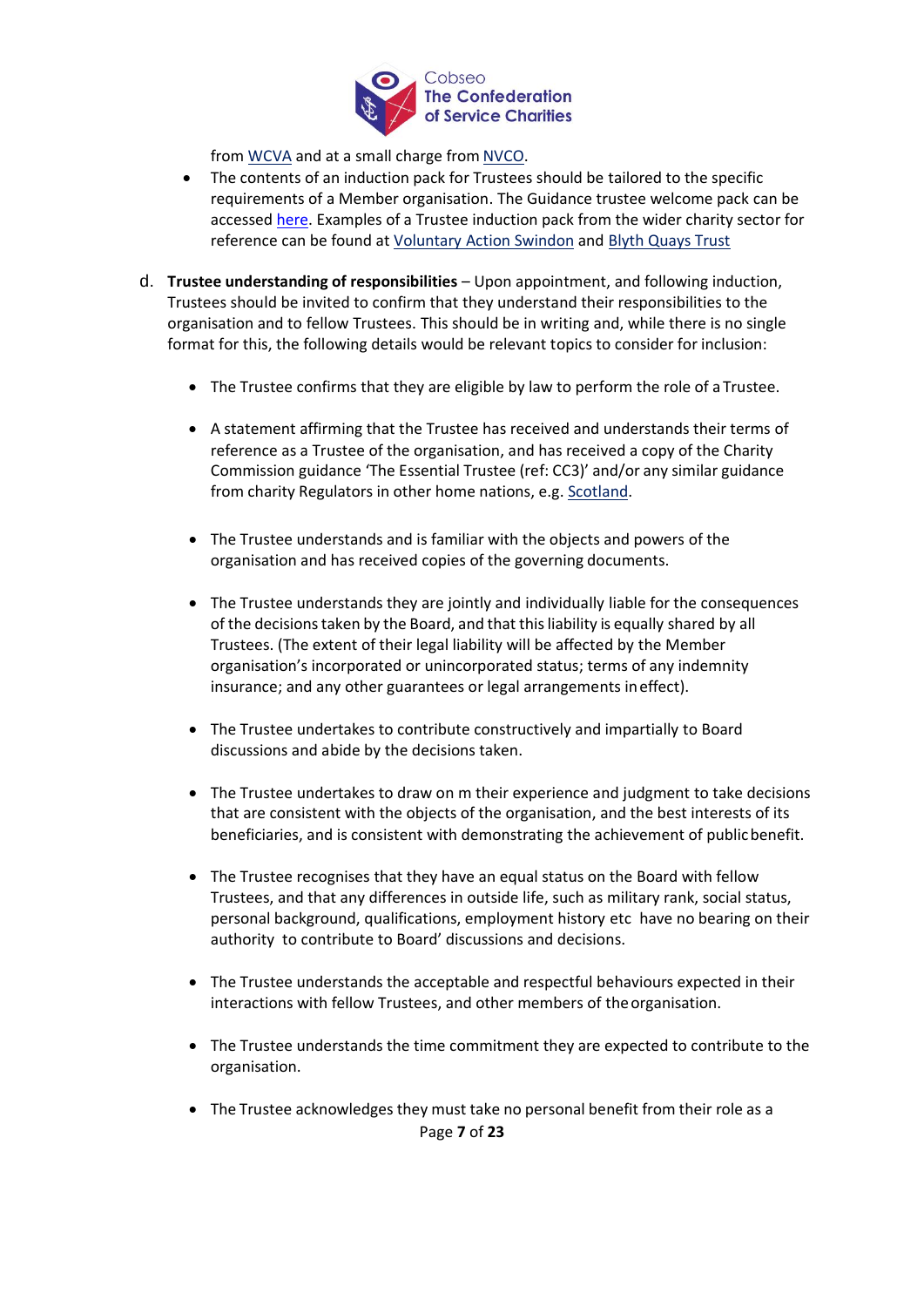

Trustee and will declare any conflicts of interest and gifts received that may compromise their conduct in this role.

More information on the content of a code of conduct for organisations of different sizes and a model Trustee code of conduct template are available from [NCVO,](https://knowhow.ncvo.org.uk/tools-resources/board-basics/model-documents-and-templates/code-of-conduct) Chartered [Governance Institute UK & Ireland](https://www.cgi.org.uk/knowledge/resources/code-of-conduct-charity-trustees-england-wales) and [The Trustee Network.](http://www.governancepages.org.uk/wp-content/uploads/2010/10/Codes-of-Conduct-for-Trustees-CTN-booklet.pdf)

New Trustees should also confirm they are [not disqualified under new Charity Commission](https://www.gov.uk/guidance/automatic-disqualification-rules-for-charity-trustees-and-charity-senior-positions)  [rules](https://www.gov.uk/guidance/automatic-disqualification-rules-for-charity-trustees-and-charity-senior-positions) (from 1 August 2018) from holding office. Charities should also have a process in place to periodically confirm that its Trustees are eligible to serve. the existing grounds for exclusion include being an undischarged bankrupt (or similar); disqualified from being a director; and having unspent convictions for dishonesty or deception offences, which includes the following:

- Certain terrorism, money laundering and bribery offences.
- Misconduct in public office.
- Perjury or perverting the course of justice.
- Contravention of certain orders of the Charity Commission in a statutory inquiry.
- Attempted offences, such as aiding and abetting in any of the offences listed.

In addition, a person will now be automatically disqualified from serving as a Trustee if he or she is named on the sex offenders register; has been found in contempt of court for making false statement;, or been removed by the Charity Commission or the Court as an officer, agent or employee of a charity on the grounds of misconduct or mismanagement.

These provisions also apply to senior members of management team. More information is available from the [Charity Commission.](https://www.gov.uk/guidance/automatic-disqualification-rules-for-charity-trustees-and-charity-senior-positions)

- <span id="page-7-0"></span>e. **Trustee in public life** – In addition to the requirements for Trustees to govern in accordance with charity law, and effectively discharge the responsibilities of their role, Regulators have also indicated that they expect Trustees publicly demonstrate their adherence to standards of conduct. Whilst non-binding, thisisseen as a further measure to promote confidence in the work of charitable organisations.
- f. **Nolan Principles** A prominent and widely acknowledged non-binding standard is the Nolan Principles on Standards in Public Life, which the Confederation regards as consistent with the attributes expected from Trustees (and Directors of incorporated charitable organisations. Accordingly, it is expected that Trustees of Member organisations should be aware of and, in their conduct, undertake to abide by, the [Nolan Principles on](http://www.gov.uk/government/publications/the-7-principles-of-public-life/the-7-principles-of-public-life--2) [Standards in Public Life.](http://www.gov.uk/government/publications/the-7-principles-of-public-life/the-7-principles-of-public-life--2) These state that the holders of public office should in their behaviour, actions and decision-making, be able to demonstrate selflessness; integrity; objectivity; accountability; openness; honesty; and leadership.
- <span id="page-7-1"></span>g. **Trustee training** – All Trustees should endeavour to undertake periodic training or familiarisation, to ensure they remain informed about the scope and breadth of the work of their organisation, and refresh their knowledge on sensitive or topical policy areas (such as safeguarding, fundraising, information management, fraud protection), and cognisant of

Page **8** of **23**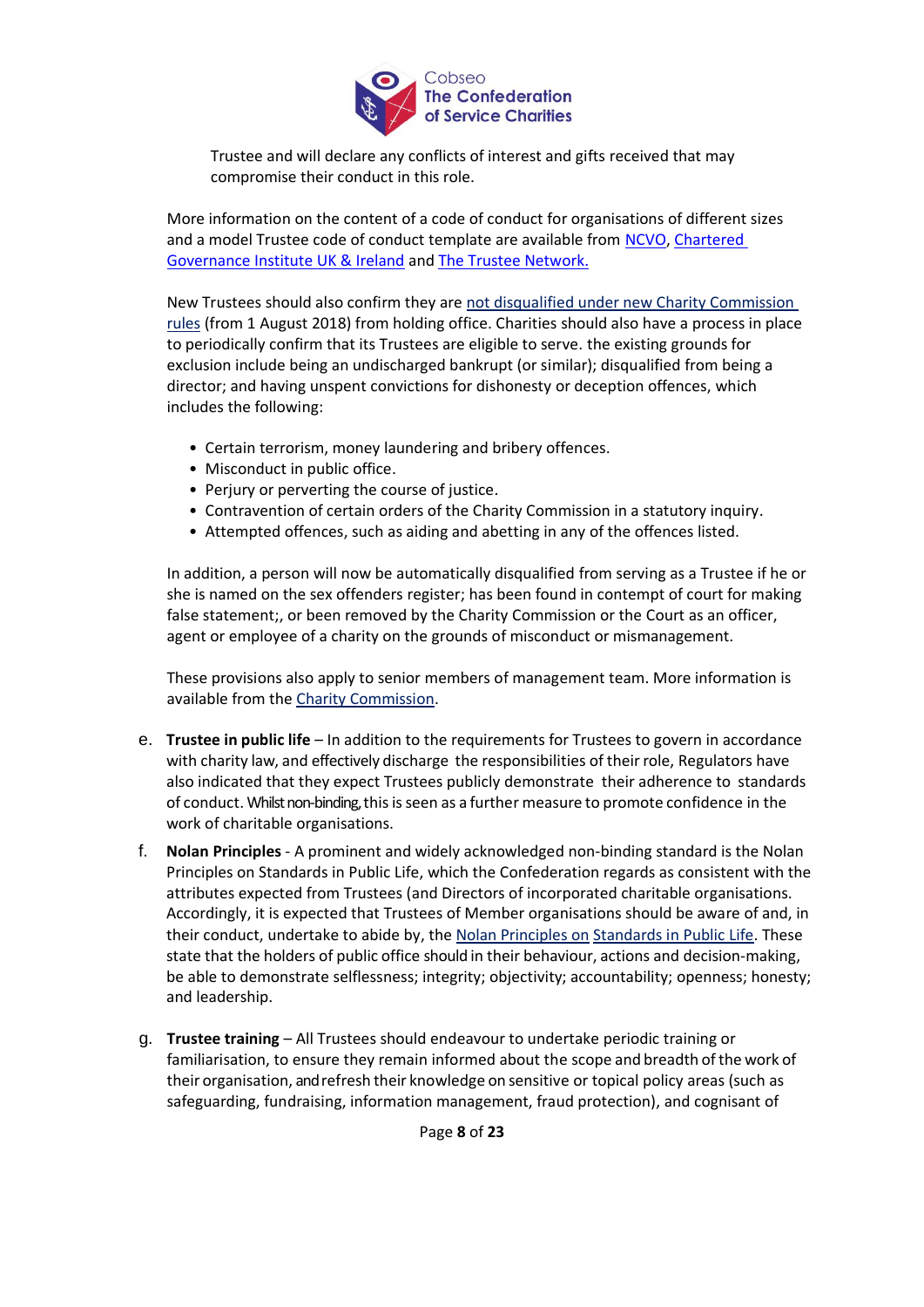

changes in the prevailing legal and regulatory regimes. The amount of training required will vary depending on the size and complexity of the organisation, and the availability of the Trustees. Whilst it is recognised that Trustees will have many calls on their time, a reasonable expectation is that undertake one day of internal or externally arranged training that is relevant to the organisation.

Numerous organisations including NCVO, NPC, WCVA, SCVO and NICVA (Northern Ireland Council for Voluntary Action) offer free or paid for short training events potentially suitable for Trustees.

<span id="page-8-0"></span>h. **Trustee performance** – Organisations in the wider charity sector are increasingly introducing performance appraisals for their Trustees. In addition, codes of governance referred to by Regulatorsinclude an expectation that the performance of Trustees should be subject to some form of annual, or when appropriate, review.

Where a Member organisation seeks to establish a Trustee performance appraisal procedure led by the Chair of the Board of Trustees, or senior management team, a suggested approach is as follows:

- i. **Objectives** To agree, where appropriate, a set of performance objectives that reflect Trustee's responsibilities to the board and the organisation
- ii. **Review**  To conduct a performance meeting. This review could be further informed through formal or informal meetings with Trustees.
- iii. **Reporting**  To prepare, when appropriate, a written performance report that acknowledges achievement and notes of improvements or changes in performance sought.

Where there is no reason to the contrary, a Chair might also be subject to some form of review or reflective discussion with another person connected with the organisation, or an external person with a similar objective standing.

Advice on the approach to conducting a performance appraisal of Trustees is available at [NCVO](https://knowhownonprofit.org/how-to/how-to-review-your-board) and [Governance Pages.](http://www.governancepages.org.uk/wp-content/uploads/2010/10/NOS-Ex11-Appraisal.pdf) A more detailed appraisal tool kit is available fro[m NCVO](https://knowhownonprofit.org/studyzone/board-appraisal-toolkit) for a small charge.

Model questions for use in an [appraisal meeting](http://vr.volresource.org.uk/people/appraisal-form/#appraisal-checklist) are included in advice from VolReource. Numerous formats for performance appraisal forms are available. Examples that could be tailored to the requirements of a Member organisation can be found at [VolResource](http://vr.volresource.org.uk/people/appraisal-form/#appraisal-form) and at [The Geraldine R. Dodge Foundation.](http://www.grdodge.org/fileadmin/assets/resource_library/BoardSelfEvaluationForm.doc)

<span id="page-8-1"></span>i. **Trustee time limits** – The popular view is a Trustee should not serve more than a maximum continuous period. There is no legally mandatory time period; however, nine years is the indicative maximum term suggested by various regulatory and oversight bodies, although this may be divided into shorter blocks of time with a re-selection process determined

Page **9** of **23**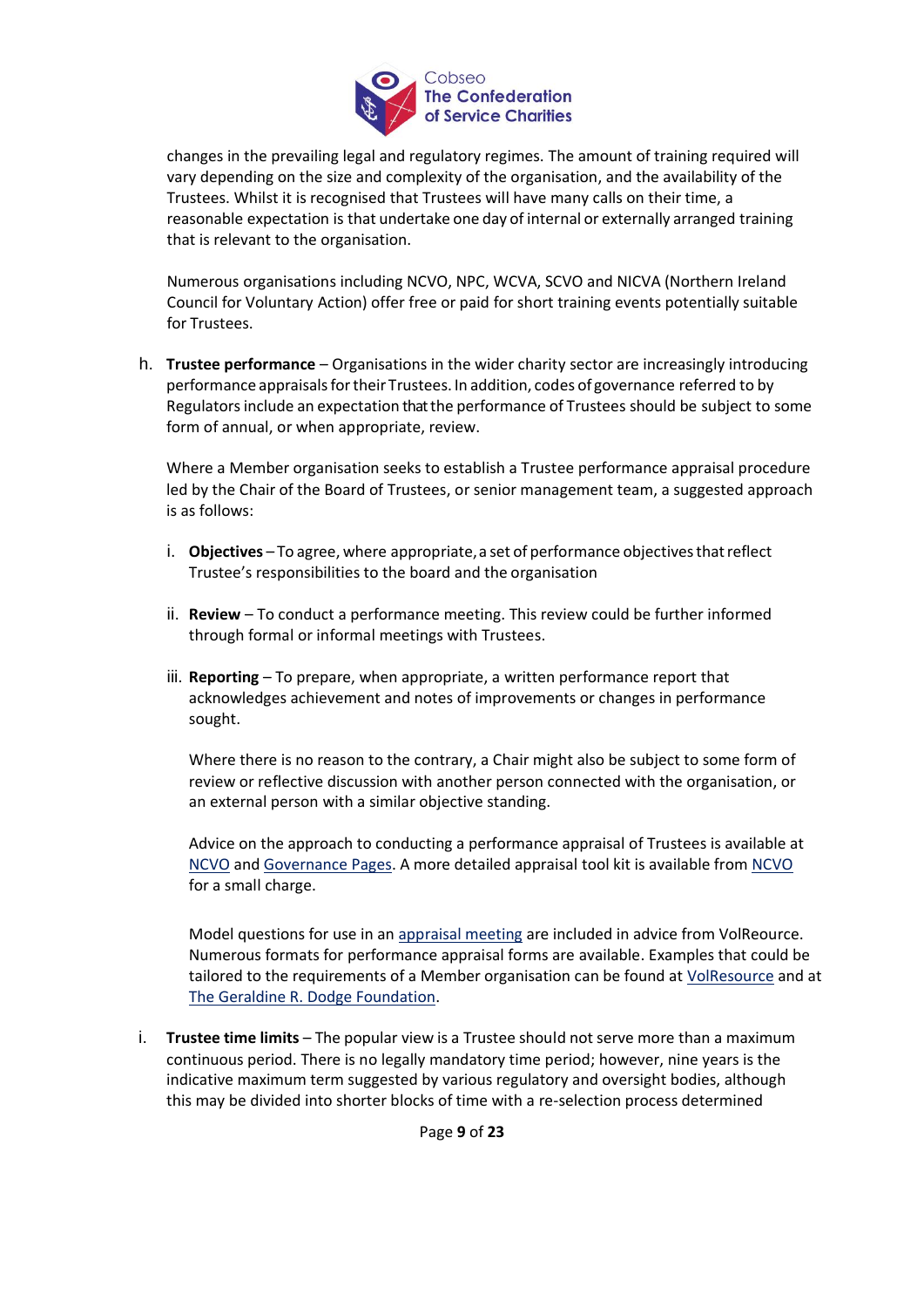

internally by the Member organisation. The bottom line is that there should be an established and documented process in place.

- **Terms** An approach suggested by Regulators is for a Trustee's maximum continuous period on a Board of Trustees to comprise three terms of three years. Member organisations should be able to refer to circumstances presented in a documented Board decision if they chose a different combination of intermediate terms and/or the maximum suggested period of nine years is to be exceeded.
- **Re-selection approach**  At the end of each three-year (or different) intermediate term, there should be a procedure in place to review the contribution made by the Trustee, and to record decisions on whether to undergo re-election, or vote to determine if a further intermediate term on the Board is offered.

Back to top ↑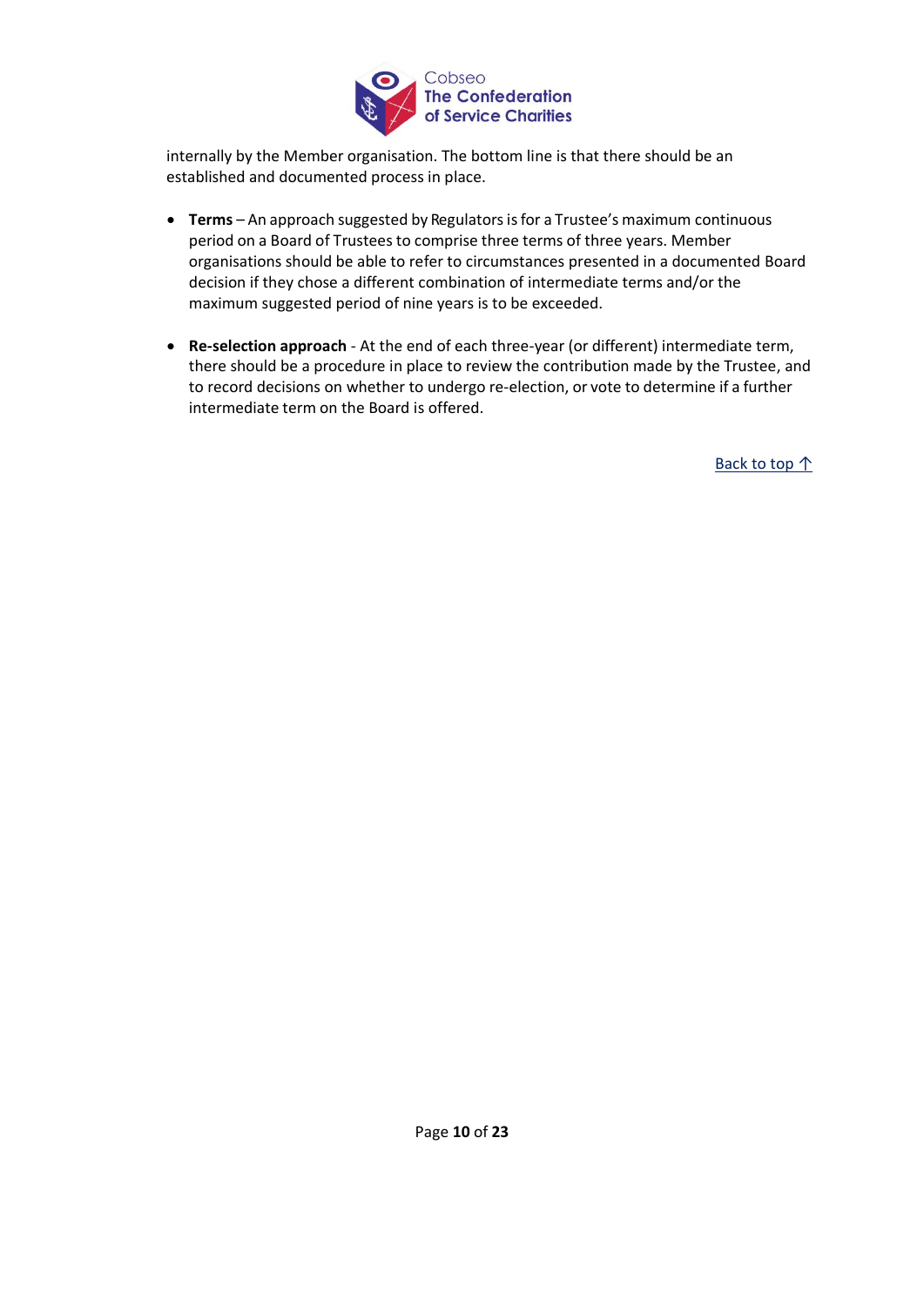

# **Expectation 2: Board Effectiveness**

<span id="page-10-0"></span>To fulfil the important functions of the Board of Trustees a Member organisation should have governance practices in place to demonstrate its Board is properly constituted, conducts its business robustly and potential conflicts of interest are addressed.

Six governance measures are presented that collectively should demonstrate a sound approach to undertaking the Board expectations in good governance:

- Board organisation and documentation
- Board activities and individual responsibilities
- Board delegations
- Board reviews
- Board discord
- Board conflicts of interests

Member organisations have the flexibility to determine the specific arrangements and procedures most suited for their Board of Trustees and the organisation. Further explanation and information on each measure is provided as advice and assistance to Member organisations.

<span id="page-10-1"></span>**Board organisation and documentation** – An effective Board of Trusteesshould be able to demonstrate it provides good governance and leadership through a regular, organised, informed and constructive approach to discharging its responsibilities. Useful guidance on the organisation and structure of Board meetings in charitable organisations is given at [GOV.UK.](http://www.gov.uk/government/publications/charities-and-meetings-cc48/charities-and-meetings) The common board organisation measuresare:

- i. **Composition of Board, transparency**  A clear presentation of the membership of the Board of Trustees and the board's terms of reference should be available in the publications and website of the charity. These may be contained in, or supplementary to, the making available of the governing documents on the organisation's website.
- ii. **Size of Board**  A Board should be large enough to have sufficient skills, experience and knowledge, but not so large that decision-making, consensus and compromise are difficult to achieve. There is no statutory limit on the size of boards. The Charity Commission and others have expressed opinions that boards should consider having between 5 and 12 Trustees. The approach suggested is for a Member organisation to be able to explain the suitability of the chosen size of its Board.
- iii. **Meetings frequency** The Board should ensure that the frequency of meetings is sufficient to be effective in discharging the charitable purposes of the organisation. Consequently, the appropriate number of meetings per year is likely to vary between Member organisations. Unless there are reasons to justify an alternate frequency, a suggested default is to meet at least three times per year.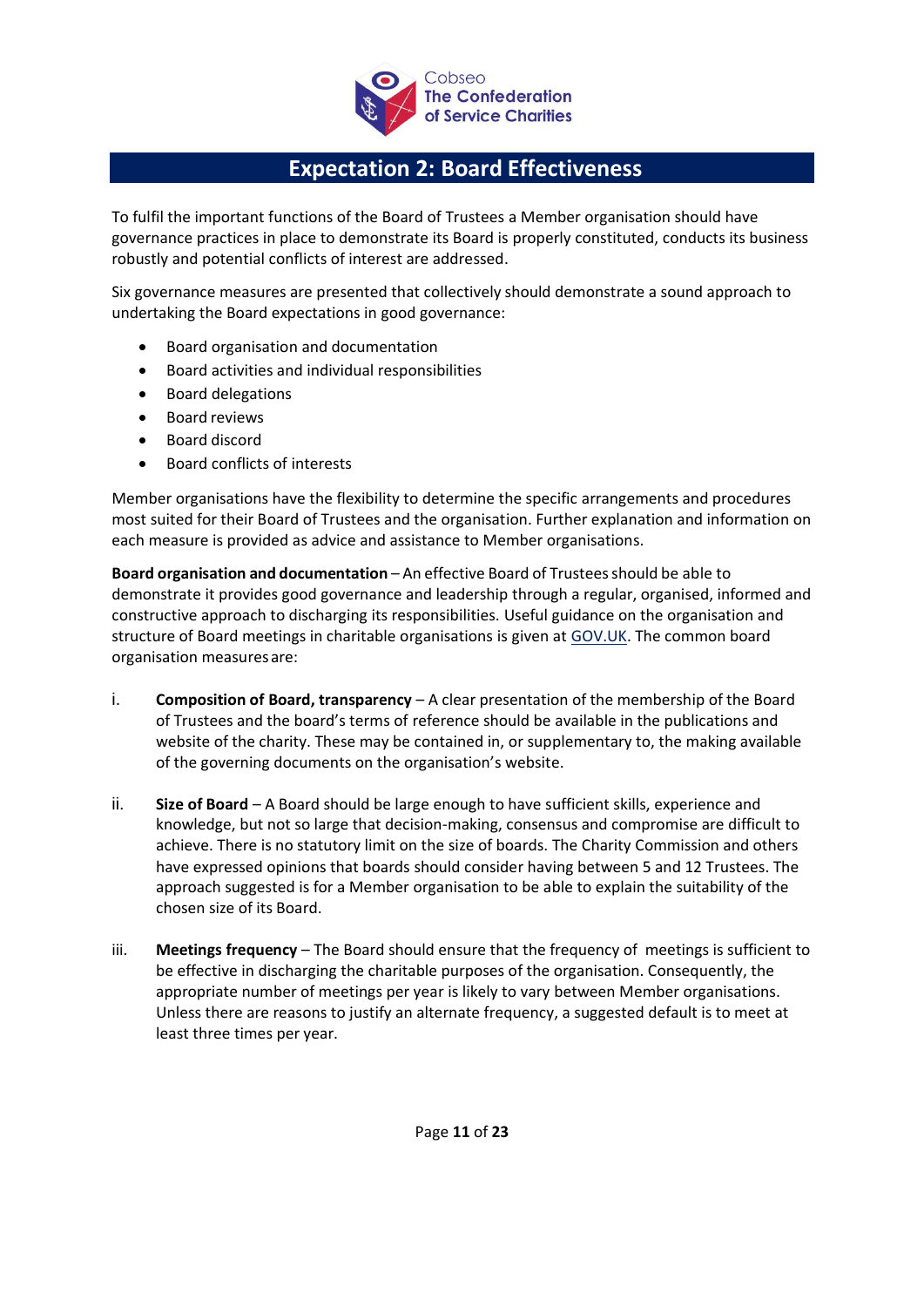

- iv. **Quorum**  The quorum necessary for the Board (i.e. minimum number of Trustees required to be present) to take decisions should be clearly expressed in the governing documents.
- v. **Board annual reporting**  Regulators favour transparency in Board decision-making, with information made available at least annually, in the organisation's publications and website, on the number of meetings and the general scope of the work undertaken by the Board during the year, whilst recognising that there may be some sensitive, confidential, or commercial information that needs to be protected. One further approach for consideration could be for summaries of Board meetings to be published where it is inappropriate for full copies of minutes to be released.
- vi. **Calendar of meetings, topics**  An indicative calendar of plannedmeeting dates for the Board and any s sub-committees may be made publicly available. Some Member organisations supplement their indicative calendar by including key milestones, r such as deadlines for consultations, planned surveys, and/or other business-related activities.
- vii. **Formal Board documentation**  A proper documentary record of the information provided for each Board meeting, the discussions held, and decisions made should be taken. As a minimum, this should include:
	- The Board Agenda.
	- A set of Minutes as the formal summary record of the deliberations during each Board meeting.
	- A formal Record of the decisions made, agreed actions, and the expected response dates. (either separately or incorporated in the Minutes).
	- A similar structure for the formal recording of proceedings should be used at Board subcommittees, if constituted by the organisation.
	- Separately, a set of papers presented at each Board meeting should be archived by the Member organisation for future reference, as or when required. In addition, if not held in perpetuity, the Board should agree a minimum retention period for its archived Board documentation. As a minimum, the retention period for say, tax records or major contractual commitments should be considered by the Board.

<span id="page-11-0"></span>**Board activities and individual responsibilities** – Through their Board activities, all Trustees should be satisfied their views have been welcomed and fairly considered, and that they have not felt constrained in challenging the status quo or received wisdom. They should have confidence that the activities of the Board have remained focussed on planning and delivery of the organisation's strategic objectives.

- i. **Vision** The Board should demonstrate it hasset and considered regularly the organisation's governing documents, vision and values statements, and that they have been communicated to the rest of the organisation. There is no mandatory period for this review cycle, so it should be agreed by the Board. A default period for consideration could be at least every five years.
- ii. **Stakeholders' views**  The Board should be satisfied that there are opportunities for the views of members, beneficiaries, and other stakeholders to be considered before major decisions are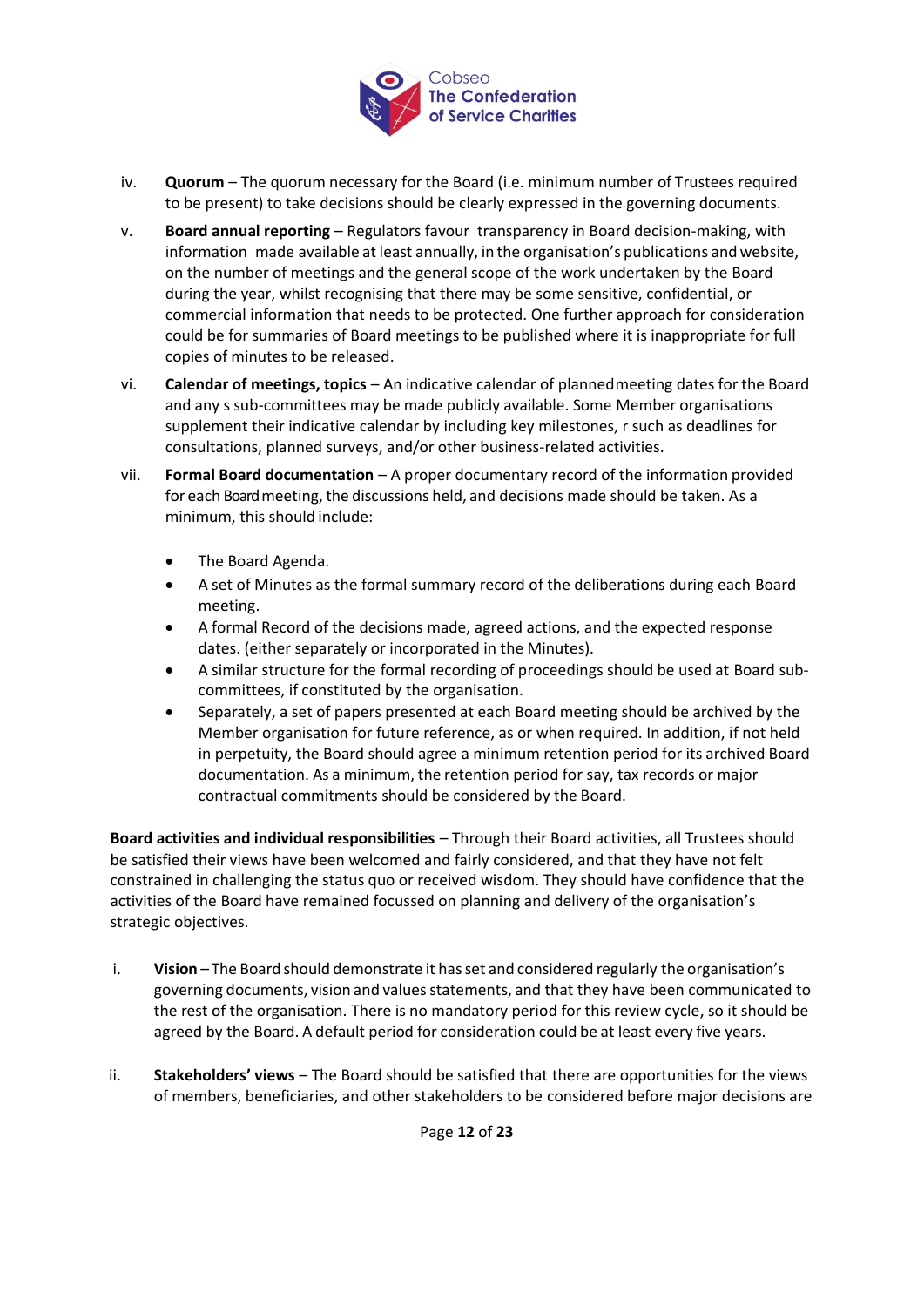

taken.

- iii. **Governance statement**  The Board should prepare, and agree for publication, a governance statement for inclusion in the Trustees' annual report.
- iv. **Vice Chair**  The Charity Commission has indicated in their endorsement of the Charity Governance Code for larger charities, that it would be appropriate for a Vice Chair to be appointed as someone Trustees can use as an intermediary if needed. Individual Member organisations may have other roles defined in their governing documents that fulfil this requirement.
- v. **Bilateral meetings with Trustees**  The Chair should hold periodic bilateral meetings, or informal discussions, with each Trustee to provide an opportunity for them to voice any concerns, and to ensure the full diversity of views are aired.
- vi. **Individual responsibilities** A Board should be able to justify its approach to its oversight arrangements for sensitive and topical issues, such as safeguarding, data protection, fundraising and financial probity. Regulators recommend that individual Trustees are identified to lead on the oversight of specific legal and other requirements associated with the organisation's activities; however, this would not affect the collective responsibility of all Trustees for the organisations decisions and activities.

<span id="page-12-0"></span>**Board delegations** – The role of the Board isto addressthe strategy and performance of the organisation. It should avoid managing day-to-day issue, which is the responsibility of the Chief Executive or similarly designated person, and their management team. In smaller organisations, where Trustees might also be involved in the delivery of the organisation's objectives, there should be a clear understanding of the separation of their role as a Trustee, and that of a staff member or volunteer undertaking operational activities. Particular issues to take into consideration include:

- i. **Separation of Chair and Chief Executive roles** It is strongly recommended that the Chair of the Board of Trustees should not also undertake the role of Chief Executive. The inherent conflicts of interest would be difficult to reconcile, and is inconsistent with the Nolan principles and the UK Corporate Governance Code from the **Financial [Reporting](http://www.frc.org.uk/getattachment/ca7e94c4-b9a9-49e2-a824-ad76a322873c/UK-Corporate-Governance-Code-April-2016.pdf) Council**. A helpful description of the separation of roles for a charitable organisation is given at the <https://www.diycommitteeguide.org/resource/clarifying-committee-staff-roles>
- ii. The Board should also agree, in conjunction with the Chief Executive, a written set of strategic objectives and success criteria to be achieved and, within defined limits, a delegation of responsibility for operational decision- making and sufficient financial authority. The performance of the Chief Executive, in return, would be answerable to the Chair and the Board for their actions. A generic description of the role of a Chief Executive is provided at [WCVA.](http://www.wcva-ids.org.uk/wcva/1152)
- iii. **Sub-committee powers, oversight** Some organisations delegate various oversight and decision-making functions to sub-committees, for example a Finance sub-committee. All subcommitteesshould be chaired by a Trustee, and the Board of Trustees should ensure each subcommittee has written terms of reference are in place, together with the strategic objectives to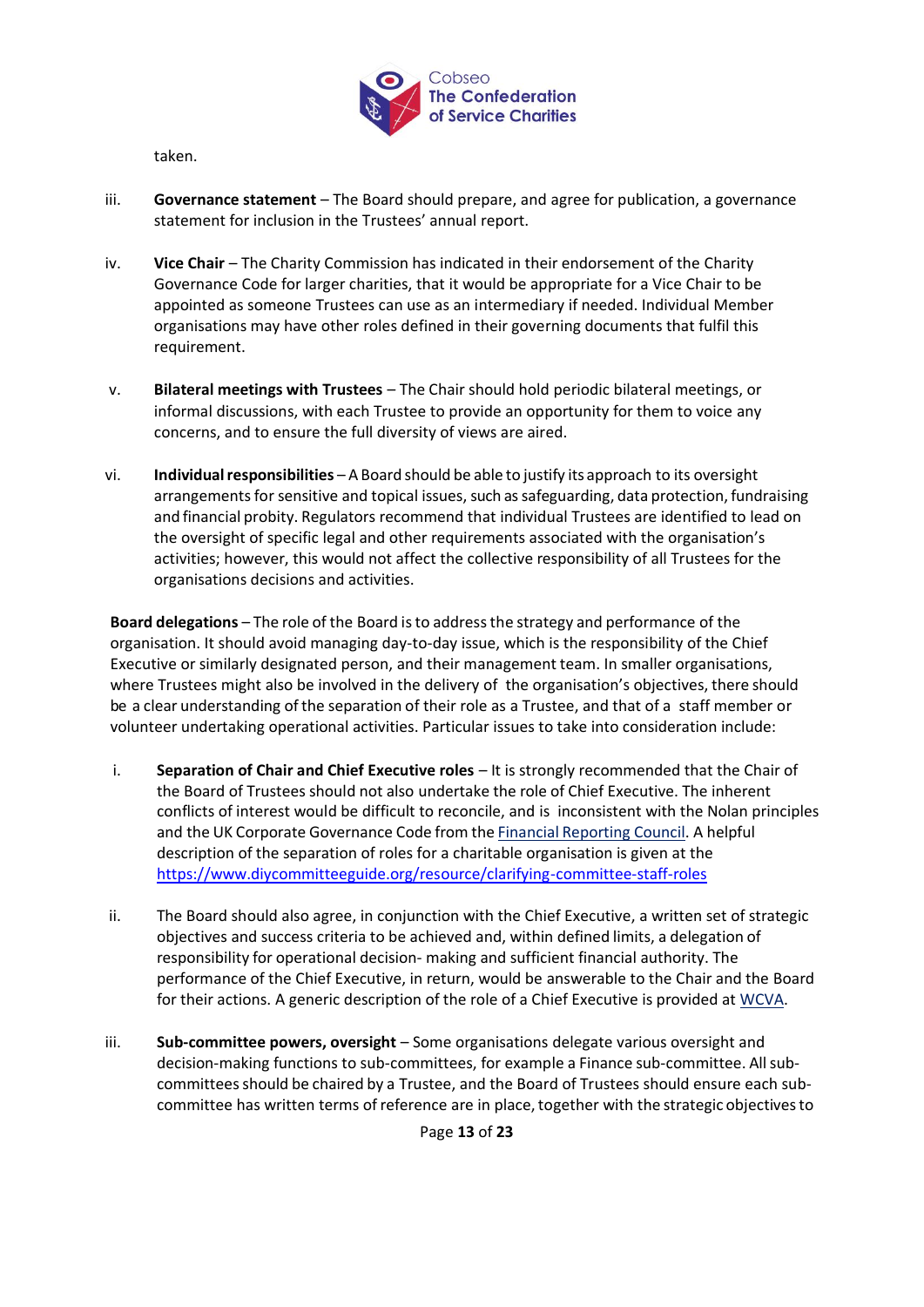

be achieved and, within defined limits, a delegation of responsibility for strategic decisionmaking. Each sub-committee Chair in return, would be answerable to the Board for their actions.

- iv. **Subsidiary organisations, review of arrangements**  Where an organisation has created one or more subsidiary organisations, there should be a formal written relationship established with the Board of the parent organisation and the Board of each subsidiary. The arrangement should be subject to periodic review by the Board of Trustees. As a default, it is suggested the arrangement should be scheduled for review at least every three years.
- <span id="page-13-0"></span>v. **Board reviews** – To ensure the outlook and diversity of the leadership of the organisation remains up to date, there should be a documented, regular review of the roles and Terms of Reference (TORs) of the Board, its Trustees, and senior executive staff.
- vi. **Chair and Trustee TORs** At the commencement of a Chair/Trustee's activities as a member of the Board, they should receive an individual TORs, or an alternate document that fulfilsthis requirement. This should be periodically reviewed given that requirements can change over time.. The Board should determine the frequency of such reviews, and who should undertake them.
- vii. **Board of Trustees TORs** TORs for the Board of Trustees should be prepared, and periodically reviewed; with the frequency of these reviews being determined by the Board. Examples of Board of Trustees TORs are available at [The Pensions Regulator](https://www.thepensionsregulator.gov.uk/-/media/thepensionsregulator/files/import/pdf/example-terms-of-reference.ashx) and at th[e National Deaf](https://www.ndcs.org.uk/media/3446/terms-of-reference-updated.pdf)  [Children's Society](https://www.ndcs.org.uk/media/3446/terms-of-reference-updated.pdf)
- viii. It is recognised the terms of reference of the Board of Trustees for some Member organisations is contained within its governing documents and may be further codified in an organisation's' bye-laws or similar instruments. In these cases, a separate terms of reference document would be duplicative. Trustees should still be free to consider periodically the continuing relevance of their terms of reference and initiate the appropriate action if changes are agreed to be in the best interests of their beneficiaries.
- ix. **Sub-Committee TORs** The TORs of each sub-committee of the Board and the sub-committee Chair should also be reviewed regularly, and the frequency of a review of these TORs should be agreed by the Board of Trustees.

**Board performance review** – It is suggested the performance of the Board of Trustees should be reviewed internally at regular intervals, perhaps annually or every second year. Examples of, and templates for the conduct of such reviews are available at [Salford CVS](http://www.salfordcvs.co.uk/sites/salfordcvs.co.uk/files/Board%20Review.doc) and [Kingston](http://www.kingstonsmith.co.uk/upload/pdf/Charties%20Governance%20Toolkit_Final.pdf) Smith. Regulators also advise Trustee Boards might also benefit from a periodic external evaluation of their ways of working. This is not an obligatory requirement, but if adopted, the Charity Governance Code recommends a review every three years.

<span id="page-13-1"></span>**Board discord** – Differences of opinion may arise from time to time, and are normally resolved amicably, but disputes can be disruptive to the reputation and operations of the organisation. Regulators recommend having procedures in place to ensure that any [board dispute](http://www.gov.uk/guidance/disagreements-and-disputes-in-charities) is addressed and resolved promptly in the spirit of cooperative working and integrity. The approach on resolution

Page **14** of **23**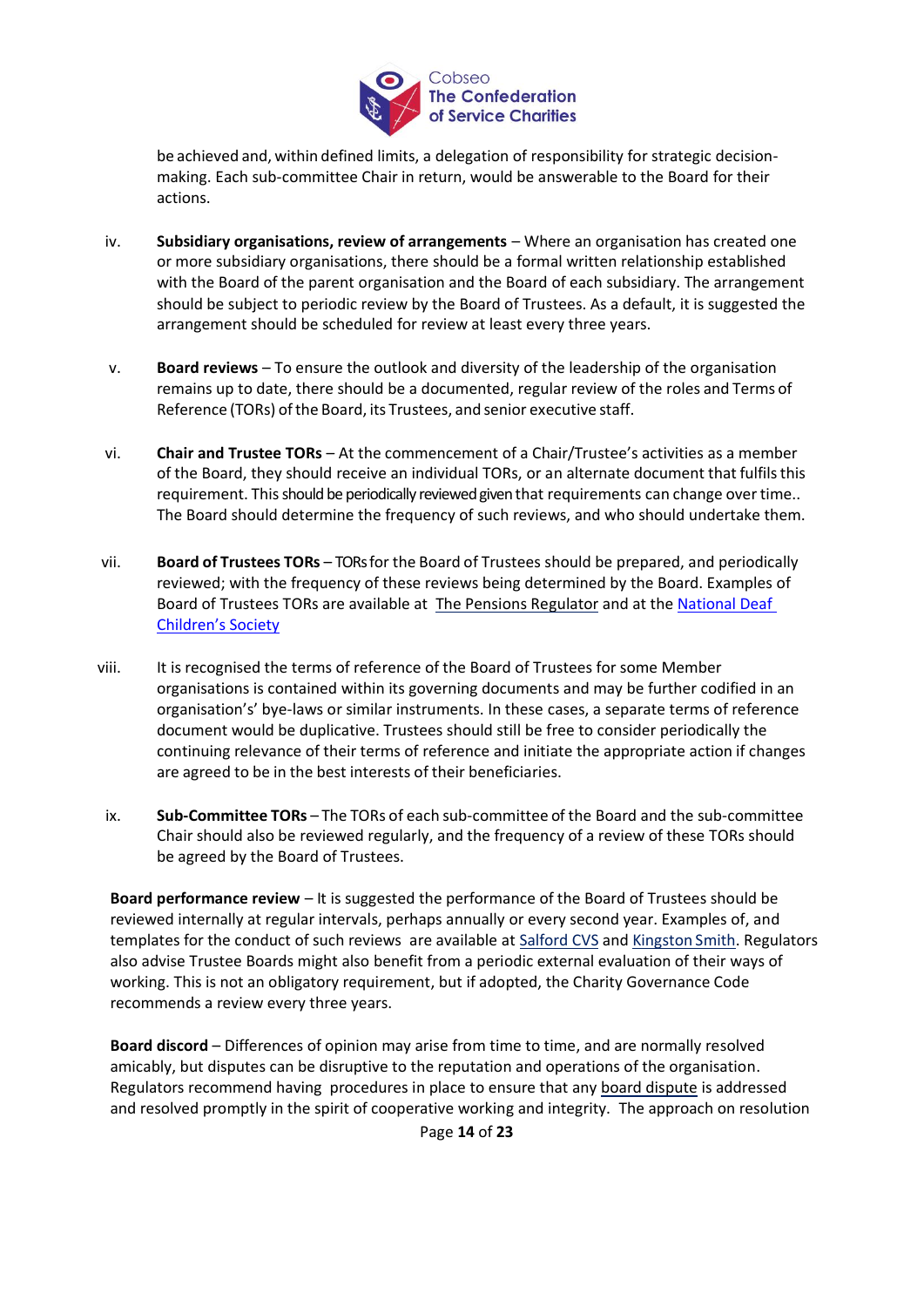

of disputes might be covered in the organisation's governing documents, or Trustee code of conduct; However, in some cases it might be necessary to seek specialist external guidance. Examples of a board dispute resolution policy are available at [Operational Guidance,](http://ogs.charitycommission.gov.uk/g565a001.aspx) [Effective Governance.](http://www.effectivegovernance.com.au/wp-content/uploads/2015/06/eG-Board-Dispute-Resolution-Policy_2015.pdf) .

<span id="page-14-0"></span>**Board conflicts of interests** – Trustees and Executive Officers may have potential conflicts of interests between their charitable, personal or professional activities. Where conflicts of interest arise, they should be promptly declared, and their handling appropriately documented. Individual family or business interests and gifts/hospitality received, where they may affect the organisation, should be registered, and a mechanism followed for their regular review and disclosure.

i. **Register (Declaration) of Interests** – The Trustees, including the Chair and senior Executive Officers should record in a disclosable Register of Interests any actual or potential conflicts of interest in their private or business life, or that of close relatives and associates, that may affect the organisation's performance or reputation. The handling of any conflicts of interest should also be recorded in the Register. It is likely these would be in accordance with the procedures laid down in a Member organisation's governing documents. Trustees and others should be requested to review and revise their entries on the Register at least once every year.

Guidance on defining conflicts of interest, preparing a policy and a reporting template are available from several sources that can be found a[t GOV.UK,](http://www.gov.uk/guidance/manage-a-conflict-of-interest-in-your-charity) and OSCR ..

- ii. **Declaration of potential conflicts at meetings (or other times)** Each meeting of the Board of Trustees should have a standing agenda item calling upon participants to declare any actual or potential conflicts of interest relating to the published agenda. The Chair (or Vice Chair if it involves the Chair) should record how they have addressed any declared interests.
- iii. **Gifts and hospitality reporting** A Member organisation should maintain a disclosable Register of the hospitality and gifts received or offered to the Trustees, including the Chair and senior ExecutiveOfficers, as well as other identified members of staff. The acceptance of hospitality and gifts, and recording in the Register, should be in accordance with a written gifts and [hospitality](https://assets.publishing.service.gov.uk/government/uploads/system/uploads/attachment_data/file/314150/Gifts_and_Hospitality_Policy.pdf) policy. A template on hospitality policy and reporting is available.
- iv. **Disclosure of Registers** The Board of Trustees should decide upon the availability and access by stakeholders and third parties to the Register of Interests and Register of Hospitality and Gifts. Whilst not a mandatory requirement, Regulators in other sectors, for example for school governors, NHS Trusts, and local authorities, expect Registersto be disclosed publicly. In the interests of transparency, Member organisations might wish to consider making their Registers available online or provide details on where they can be viewed.

Back to top ↑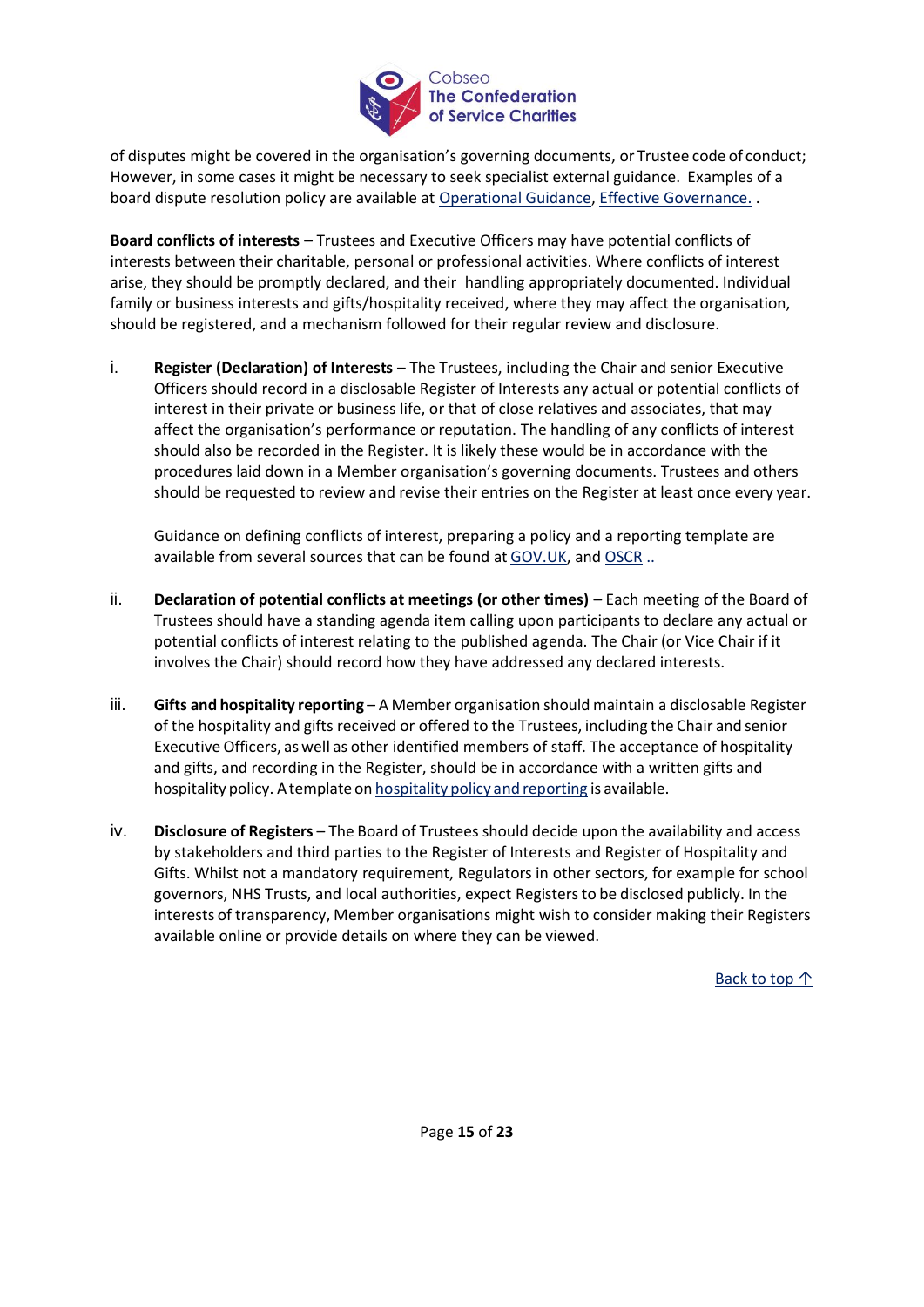

# **Expectation 3: Business Management**

<span id="page-15-0"></span>To fulfil good governance expectations a Member organisation should be able to demonstrate that its Trustees regularly and robustly consider strategic development options; assess risks that may challenge the viability or achievements of the organisation; and monitor the overall performance of its charitable activities.

There are six governance measures that collectively should demonstrate a sound approach to Business Management, namely:

- Strategic business and financial planning.
- Budget setting and monitoring.
- Management of risk.
- Financial audit/examination.
- Remuneration.
- Impacts on beneficiaries.

The business undertaken by Trustees should typically include ensuring that the organisation meets its legal obligations; demonstrates a continuing public benefit; maintains its financial viability; manages its risks; allocates resources to best serve its beneficiaries; and assesses the impacts achieved. These duties are principally discharged through the decisions and actions of the Board of Trustees, and those staff members, such as Executive Officers with delegated powers.

## <span id="page-15-1"></span>**Business planning and financial planning**

- a. **Strategic business plan** The Board of Trusteesshould agree a strategic outlook and plan for the organisation looking ahead at the needs of its beneficiaries over the next 3-5 years, and the objectives it intends to pursue. An extended timescale may be prudent if the purposes of the organisation require a strategic view over a longer time.
- b. **Sustainability**  As part of the strategic planning process, Trustees should consider the future outlook, organisational structure, income generation, assets deployed, working environments, geographical footprint, service delivery outcomes, partnering opportunities, and other key indicators of organisational performance, to ensure the continued viability of the organisation to provide for its beneficiaries. The scope of such a 'sustainability review' might be integrated within the Member organisation's longer-term business planning process or undertaken as a separate exercise. As a default, it is recommended that a sustainability review is undertaken at least every five years.
- c. The Board of Trustees should also consider, as part of this process, whether there are opportunities to improve its services to beneficiaries through collaboration, joint working or rationalisation of operations with other organisations. Guidance from the Charity Commission can be found on [collaboration working and mergers \(CC34\);](https://www.gov.uk/government/publications/collaborative-working-and-mergers-an-introduction-cc34) and a Cobseo Information Note on [Efficiency and Rationalisation](https://www.cobseo.org.uk/governance/efficiencies/) is also available on the Cobseo website
- d. **Contents of a business plan**  A strategic plan should include:

Page **16** of **23**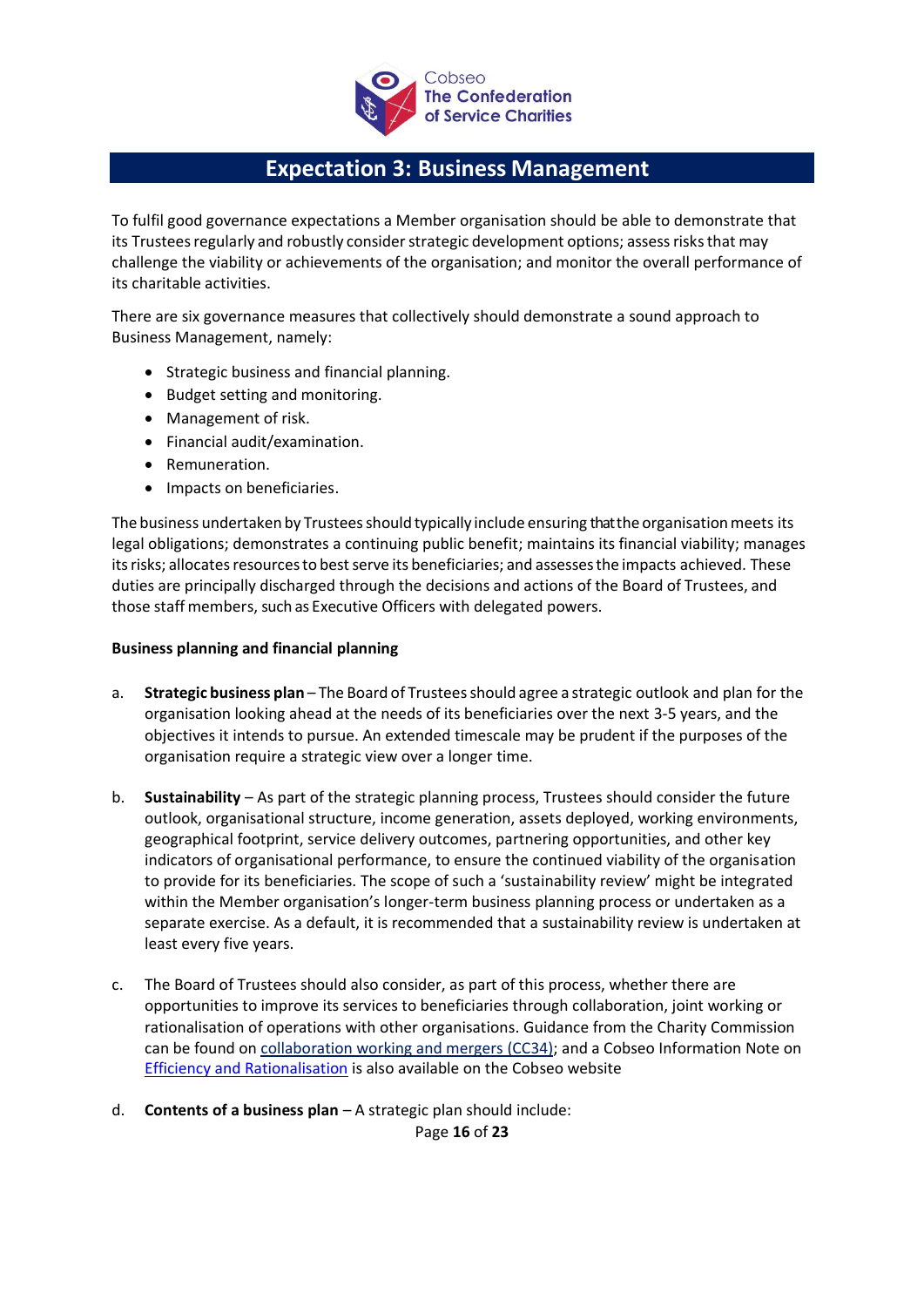

- a review of the organisation's charitable purposes.
- a realistic assessment of the likely demand for services and resources available.
- the desired outputs, outcomes and impacts.
- the likely external environment in which it will be operating and its public reputation.
- how the strategy will ensure the continuing sustainability of the organisation in the best interests of its beneficiaries.
- a consideration of the efficiencies and rationalisation benefits that could be achieved by closer joint working with other organisations
- a recognition of organisation's wider responsibilities to communities, stakeholders, society and the environment; and how they will be maintained.

There are many formats for preparing a business plan. One source of examples of prepared business plans is available at the [DIY Committee](https://www.diycommitteeguide.org/download/example-strategic-plans) [Guide.](http://www.diycommitteeguide.org/download/example-strategic-plans) Details on the structure of a business plan and templates for non- profit organisations can be found again at the [DIY Committee Guide,](https://www.diycommitteeguide.org/download/strategic-plan-step-1-who-should-be-involved) but also at th[e NCVO](https://knowhownonprofit.org/organisation/strategy/options/plan) and at [Bridgespan.](http://www.bridgespan.org/insights/library/strategy-development/sample-nonprofit-business-plans)

- e. **Financial projections**  The strategic plan should be supplemented with a corresponding set of financial projections, reflecting Trustees' responsibilities for maintaining the viability of the organisation, and sufficient reserves. Examples offinancial projections preparation and reserves calculations are available. The NCVO has a suite of tools, some free for all, and some part of its paid-for service, to assist in evaluating an organisation's [financial](https://knowhow.ncvo.org.uk/tools-resources/financial-procedures-manual) projections and funding mix. Other helpful sources of advice can be found at [GOV.UK,](http://www.gov.uk/government/publications/charities-and-reserves-cc19) [The Wise Owl Partnership.](https://thewiseowlpartnership.co.uk/the-reserves-calculator)
- f. **Annual operational plan**  The Board of Trustees should agree, prior to the commencement of a financial year, an annual operational plan that has realistic outcomes and delivery timescales. The Trustees should have arrangements in place to monitor progress during the year, (usually with the Executive staff responsible to delivery). The Trustees should be satisfied the operational plan is in accordance with the organisation's charitable purposes; strategic aims; and available resources. Further advice is available via [Leo Isaac.](http://www.leoisaac.com/operations/ops001.htm)

<span id="page-16-0"></span>**Budget setting and monitoring** - The Board of Trustees should agree the annual budget for the organisation and have arrangements in place to monitor progress (usually with the Executive staff responsible for delivery). Helpful information and templates examples on preparing budgets in charitable organisations are available at CFG Small Charities [Programme,](http://smallcharityfinance.org.uk/budgets) [The Money Charity](https://budgetbuilder.themoneycharity.org.uk/) and [WCVA.](http://www.wcva-ids.org.uk/wcva/1095) The financial reporting and operational delivery of the organisation should, where possible, be compared periodically by the Board of Trustees with the performance of similar organisations.

<span id="page-16-1"></span>**Management of risk** - Trustees should be able to demonstrate that they have identified and are managing the major risks that might affect the organisation's ability to achieve its objectives, including regular review of mitigation action. ThirdSector identified the [five predominant risks potentially affecting](http://www.thirdsector.co.uk/five-big-risks-facing-small-charities/finance/article/1286277)  [charitable](http://www.thirdsector.co.uk/five-big-risks-facing-small-charities/finance/article/1286277) [organisations](http://www.thirdsector.co.uk/five-big-risks-facing-small-charities/finance/article/1286277) as: damage to reputation; decline in funding and donations; inadequate insurance; loss of data; and fraud. More specifically:

a. **Risk Management Process** - The Board of Trusteesshould set out the process by which it identifies those risks it will oversee directly and those whose mitigation can be delegated to

Page **17** of **23**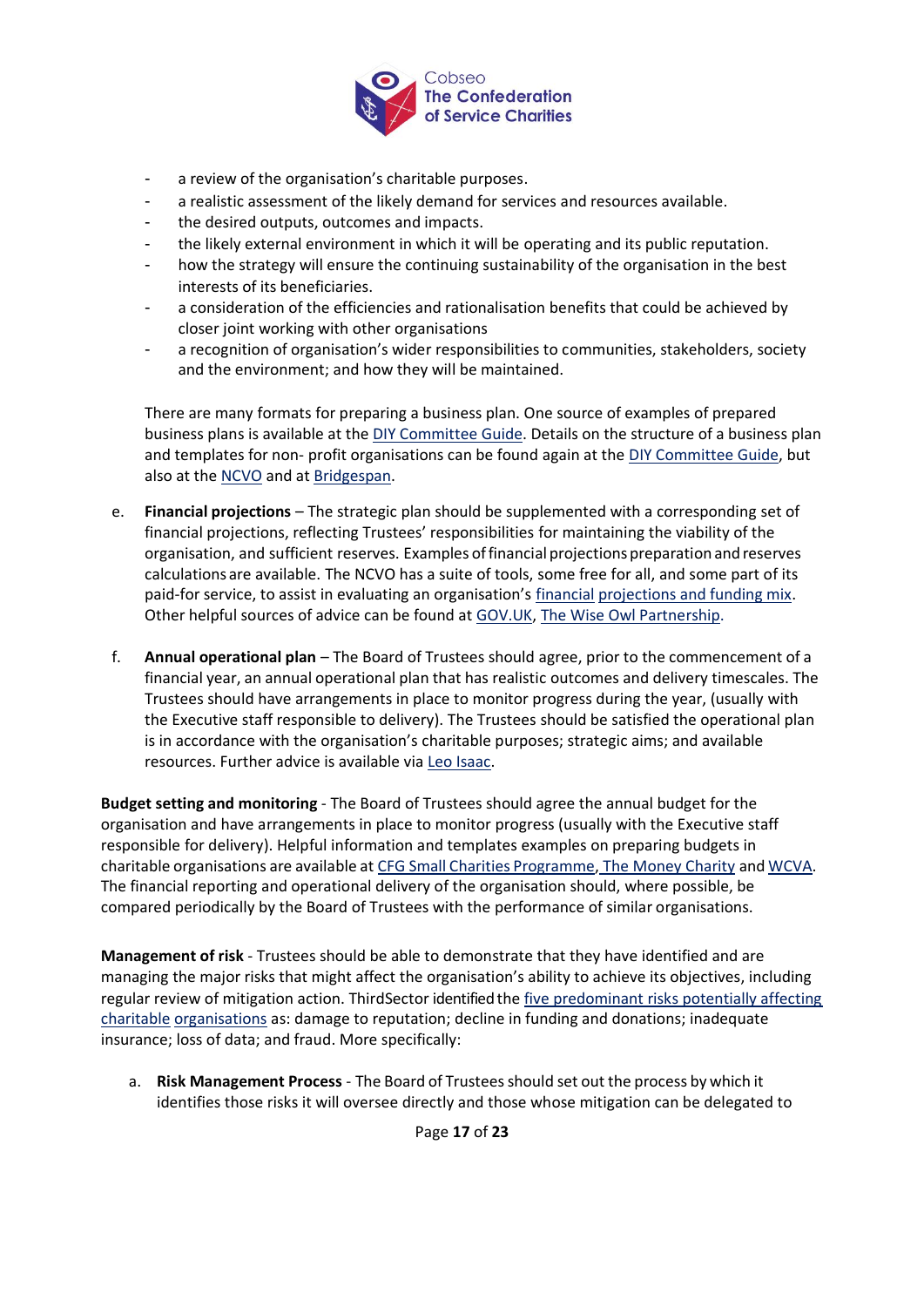

responsible persons in the organisation. Regulators recommend the organisation's risk management arrangements are reviewed at least once a year by the Board. The variety of risks likelyto require the attention of the Trustees of a charitable organisation have been explained in some detail by the Charity [Commission](http://www.gov.uk/government/publications/charities-and-risk-management-cc26). They have listed the areas of a charity's activities where potential risks should be identified as governance, operations, finance, public and political changes, and compliance with laws.

- b. **Risk register**  The Board of Trustees should agree and regularly review a Register of Risks cataloguing the credible major risks potentially affecting the organisation. The Trustees should set the level of risk they are prepared to tolerate against each one and agree the mitigation measures proposed by the senior Executive staff to minimise the likelihood and/or impact of a major risk occurring. Examples of procedures and templates for identifying risks, their mitigation and compiling a risk register can be found at the [DIY Committee Guide](https://www.diycommitteeguide.org/code/principle/risk-management) and [Government Website.](https://www.gov.uk/government/publications/charities-and-risk-management-cc26/charities-and-risk-management-cc26#annex-1-risk-register-template-with-examples-of-use)
- c. HM Treasury has produced an authoritative guide on the management of risk in the public sector, known as ['The Orange Book'](https://www.gov.uk/government/publications/orange-book). There are several specialist providers of paid-fortraining on risk management. Two examples are the [Institute of Risk Management](http://www.theirm.org/training.aspx) and the external provider, Alexos, of HM Government's ['Management of Risk'](https://www.gov.uk/government/publications/management-of-risk-in-government-framework) tool.
- d. **Annual reporting**  Regulators recommend the Board of Trustees should agree a description of its approach to risk management in the organisation's annual report. Information suggested by the [Charity](http://www.gov.uk/guidance/how-to-manage-risks-in-your-charity#what-to-include-in-a-risk-management-statement) [Commission](http://www.gov.uk/guidance/how-to-manage-risks-in-your-charity#what-to-include-in-a-risk-management-statement) to be included in an annual risk statement is asfollows:
	- an acknowledgement of the Trustees' responsibility to identify, assess and manage risks.
	- an overview of a charity's process for identifying risks.
	- an indication that major risks have been reviewed or assessed.
	- confirmation of the systems and processes set up to manage risks.

## <span id="page-17-0"></span>**Financial Audit/Examination**

- a. **Appointment of auditors/independent examiner**  Organisations with an annual income over £1 million must have an annual external 'audit' of accounts. Correspondingly, it is expected smaller organisations should undertake a less intensive but independent annual 'examination' of their finances to ensure public trust and confidence in their operation is upheld. The Board of Trustees should be able to demonstrate that they have a credible process in place to appoint an auditor (or independent examiner) and, where appropriate, to consider advice from their Audit Committee. [Independent examination of charity accounts: guidance for](https://www.gov.uk/government/publications/independent-examination-of-charity-accounts-trustees-cc31/independent-examination-of-charity-accounts-trustees)  [trustees.](https://www.gov.uk/government/publications/independent-examination-of-charity-accounts-trustees-cc31/independent-examination-of-charity-accounts-trustees)
- b. **Audit Committee** If an organisation has an Audit Committee, Regulators have recommended that:
	- The Chair has recent and relevant financial experience.
	- The Committee includes at least two Trustees
	- The Committee (or Board of Trustees) meets the auditors, without staff present, at least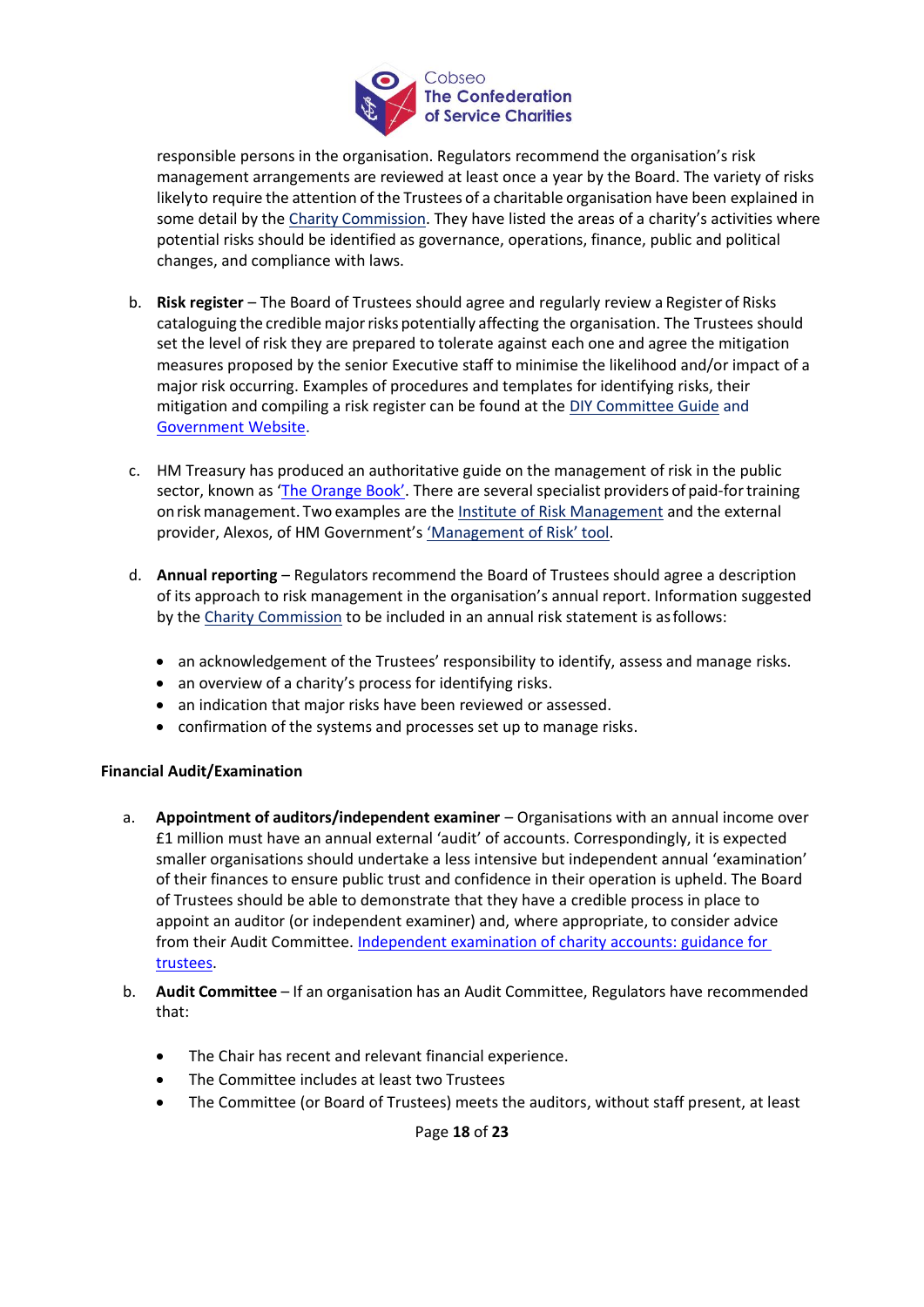

once a year.

c. **Financial concerns** – The Audit Committee (or other arrangement)should be appointed by the Board of Trustees and empowered in its terms of reference to address concerns raised regarding alleged financial improprieties or wrongdoing, including whistleblowing. The Charity Commission have prepared guidance on the structure and terms of reference for an Audit Committee.

<span id="page-18-0"></span>**Remuneration** – The Board of Trustees should publish its policy on setting the remuneration of its senior Executive staff, and for any special circumstances when a Trustee receive remuneration. To promote transparency, Regulators recommend that this policy is published on the organisation's website. A summary should also be included in the organisation's annual report. Details on the setting of a remuneration policy and disclosure of remuneration information are presented at the [NCVO,](http://www.ncvo.org.uk/images/documents/practical_support/governance/NCVO_guide_on_setting_and_communicating_remuneration_policies_for_charities.pdf) [SORP](http://www.charitysorp.org/media/620787/frs102_module-9.pdf) and [OSCR.](http://www.oscr.org.uk/managing-a-charity/trustee-duties/trustee-remuneration)

<span id="page-18-1"></span>**Impacts on beneficiaries** – Impact is the broad or longer-term effects of a project or organisation's work (i.e. the difference it makes to people's lives). This can include effects on people who are direct beneficiaries of a project or organisation's work, and the wider impact, such as contributing to government's national and regional policies (e.g employment and skills; education and vocational training; health outcomes; care in the community and housing priorities). Impact reporting is still an emerging discipline, and there is no single recommended approach. However, there are various sources of advice, including an ad-hoc group, [Inspiring Impact,](https://www.inspiringimpact.org/) comprising partners from the charity sector, business and government, who have prepared a variety of [online resources](https://www.inspiringimpact.org/resource-library/) and [self](https://www.inspiringimpact.org/self-assessments/)[assessment tools](https://www.inspiringimpact.org/self-assessments/) to assist the voluntary sector organisations in measuring the impact of what they do.

**Impact measurement approach** – Trustees have a duty to ensure that their organisation is implementing the charitable objects it was set up deliver, which in addition to setting the strategic and operational direction, also requires clear definitions of the desired outputs, outcomes, and impact; and Trustee Boards should agree an approach to evaluate the impact the organisation's work has had in achieving its charitable purposes.

An introduction to measuring and reporting impact is available at [NCVO](https://knowhownonprofit.org/organisation/impact) and an impact measurement toolkit is available at [Kingston Smith.](http://www.kingstonsmith.co.uk/upload/pdf/ImpactToolkit2013_updated_FINAL_1.pdf)

**Impact reporting and feedback** – Trustee Boards should communicate the results from the organisation's assessment of the impacts achieved in an annual impact report or another similar document, such as the Charity's Annual Report. The typical contents of an impact report have been listed by th[e NPC.](http://www.thinknpc.org/blog/how-to-write-an-impact-report) Examples from the Service charities sector of separate annual impact reports or integrated as part of a charity annual report are available on the internet. A selection for reference is given below

| <b>RFEA</b>               | <b>Poppy Factory</b> |
|---------------------------|----------------------|
| Officers' Association     | <b>SSAFA</b>         |
| <b>RNRMC</b>              | <b>RAFBF</b>         |
| The Royal Marines Charity |                      |

Page **19** of **23**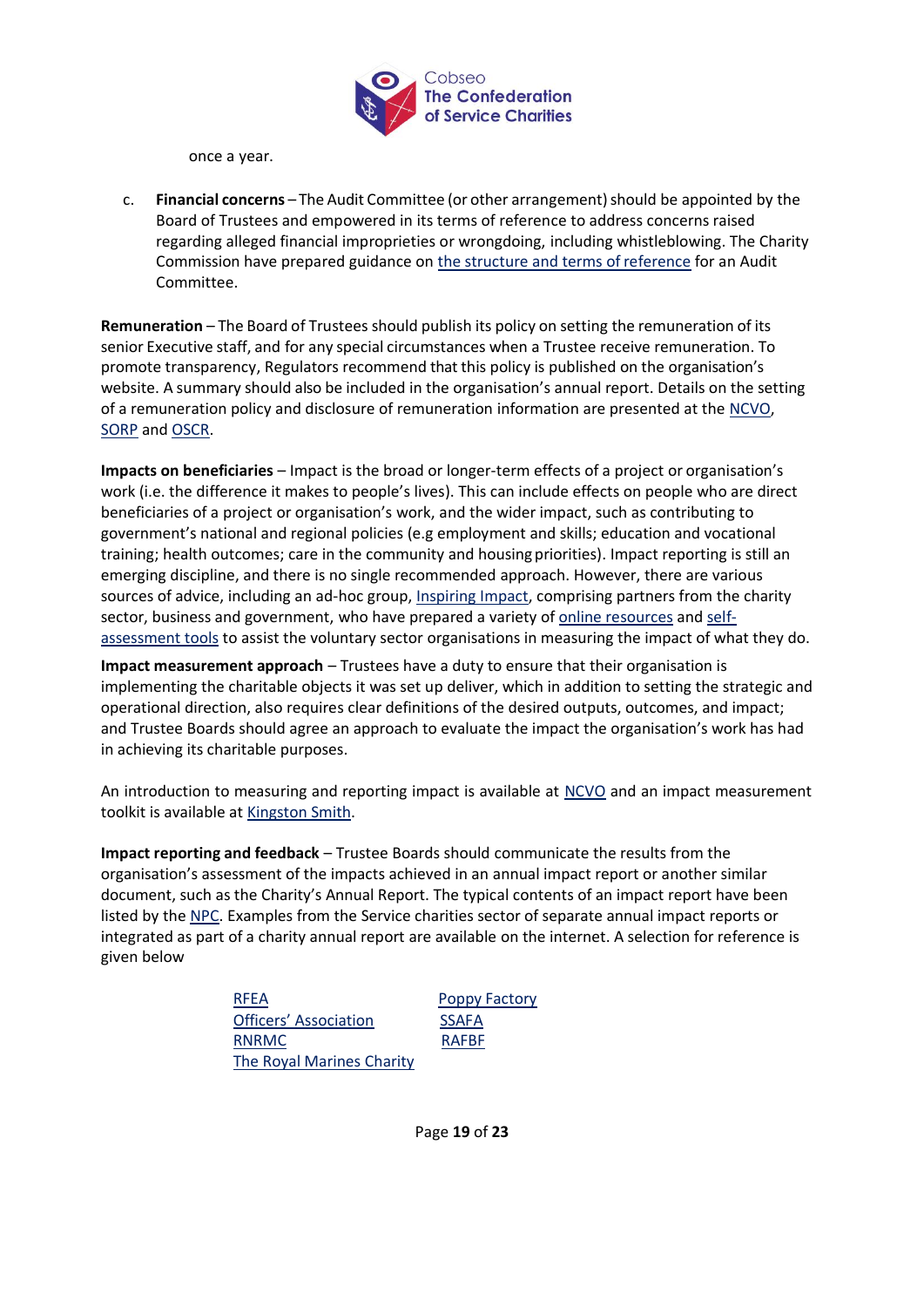

# **Expectation 4: Core Polices**

<span id="page-19-0"></span>The Confederation is aware policies and clear working practices for some topics are explicitly expected by Regulators, most notably safeguarding, fundraising, financial management, data protection, whistleblowing and external complaints handling. To support addressing the many obligations within employment and health & safety legislation it would be prudent to adopt policies on the issues they encompass.

A broad selection of template policy documents for small charities are available at the Voluntary [Action Islington.](https://vai.org.uk/services/policies-resources-and-toolkits) To assist a new charity focus on policies, a helpful [policy](https://www.communitysouthwark.org/policies-and-procedures-guide-and-checklist) [preparation table](https://www.communitysouthwark.org/policies-and-procedures-guide-and-checklist) has been produced by the support organisation Community Southwark.

To achieve this aspect of good governance a Member organisation should be satisfied appropriate policies and related practices are in place and subsequently, reviewed periodically. As a minimum, Trustees should ensure the following core set of policies are prepared by relevant personnel and are confident they are understood and implemented properly across the organisation.

## <span id="page-19-1"></span>**Policy preparation and approval**

- a. The Board of Trustees should demonstrate they have documented their formal agreement on the content and implementation of each policy of the organisation.
- b. The Board of Trustees should ensure, if not already in place, the following core set of policies are prepared by the organisation and approved at the earliest opportunity:
	- **Safeguarding.** Examples of policies for safeguarding children, adults at risk and charity staff are available at the [NSPCC,](http://www.nspcc.org.uk/preventing-abuse/safeguarding/writing-a-safeguarding-policy/) WCVA, [GOV.UK](https://www.gov.uk/guidance/safeguarding-duties-for-charity-trustees) and [NCVO.](http://www.knowhownonprofit.org/organisation/operations/safeguarding)
	- Fundraising (if appropriate to the organisation.) Examples of fundraising policies can be found at [Chelsea Pensioners](http://www.chelsea-pensioners.co.uk/ethical-fundraising-policy) and [FLVC.](http://flvc.org.uk/wp-content/uploads/2013/03/Fundraising-Policy-2013.pdf)
	- **Financial management, investment and reserves, fraud control and accounting procedures** including reference to the SORP financial reporting approach. A specialist site with model policy documents can be found at [SORP.](http://charitysorp.org/)
	- **Data protection and privacy.** Examples of data protection policies following the commencement of the General Data Protection Regulation (GDPR) can be found at [OSCR,](http://www.oscr.org.uk/media/3149/2018-05-01-oscr-data-protection-policy.pdf) [ABF The Soliders' Charity](http://www.soldierscharity.org/privacy/), [GRCC](http://www.grcc.org.uk/publications/templates) and [IAPP.](https://iapp.org/resources/article/sample-data-protection-policy-template-2)
	- **External complaints handling.** The elements of a good complaints handling have been set out by the [Legal Ombudsman.](http://www.legalombudsman.org.uk/wp-content/uploads/2014/09/Guide-Good-Complaints-Handling-BW.pdf) Examples of a [t](http://www.scope.org.uk/about-us/contact-us/complaints)emplate complaints policy can be found at [Scope](http://www.scope.org.uk/about-us/contact-us/complaints) and at the [Riviera Care](https://view.officeapps.live.com/op/view.aspx?src=http%3A%2F%2Fwww.rivieracare.co.uk%2Ffiles%2FComplaintsPolicy.doc) [Group.](https://view.officeapps.live.com/op/view.aspx?src=http%3A%2F%2Fwww.rivieracare.co.uk%2Ffiles%2FComplaintsPolicy.doc)
	- **Whistleblowing**. Issuesto addressin preparing a whistleblowing policy are explained at [CHS Alliance](https://www.chsalliance.org/get-support/resource/whistleblower-protection-guidance/) and [GOV.UK. E](http://www.gov.uk/guidance/whistleblowing-guidance-for-charity-employees)xamples of different forms of template whistleblowing policies are available [at the](https://managementhelp.org/misc/Sample-Whistleblower-Policy.pdf) Free [Ma](https://managementhelp.org/misc/Sample-Whistleblower-Policy.pdf)nagement Library, [Salford CVS](http://www.salfordcvs.co.uk/sites/salfordcvs.co.uk/files/Sample%20Whistleblowing%20Policy.pdf) and [Heart of England](http://www.heartofengland.nhs.uk/wp-content/uploads/Whistleblowing-Policy.pdf) [NHS.](http://www.heartofengland.nhs.uk/wp-content/uploads/Whistleblowing-Policy.pdf)
	- **Crisis management.** Guidance on crisis management and/or serious incident reporting can be found at [Gov.uk](https://www.gov.uk/guidance/how-to-report-a-serious-incident-in-your-charity) and the [NCVO.](https://blogs.ncvo.org.uk/2017/11/09/promoting-charity-accountability-understanding-disclosure-of-serious-incidents/) This example of a serious incident framework from NHS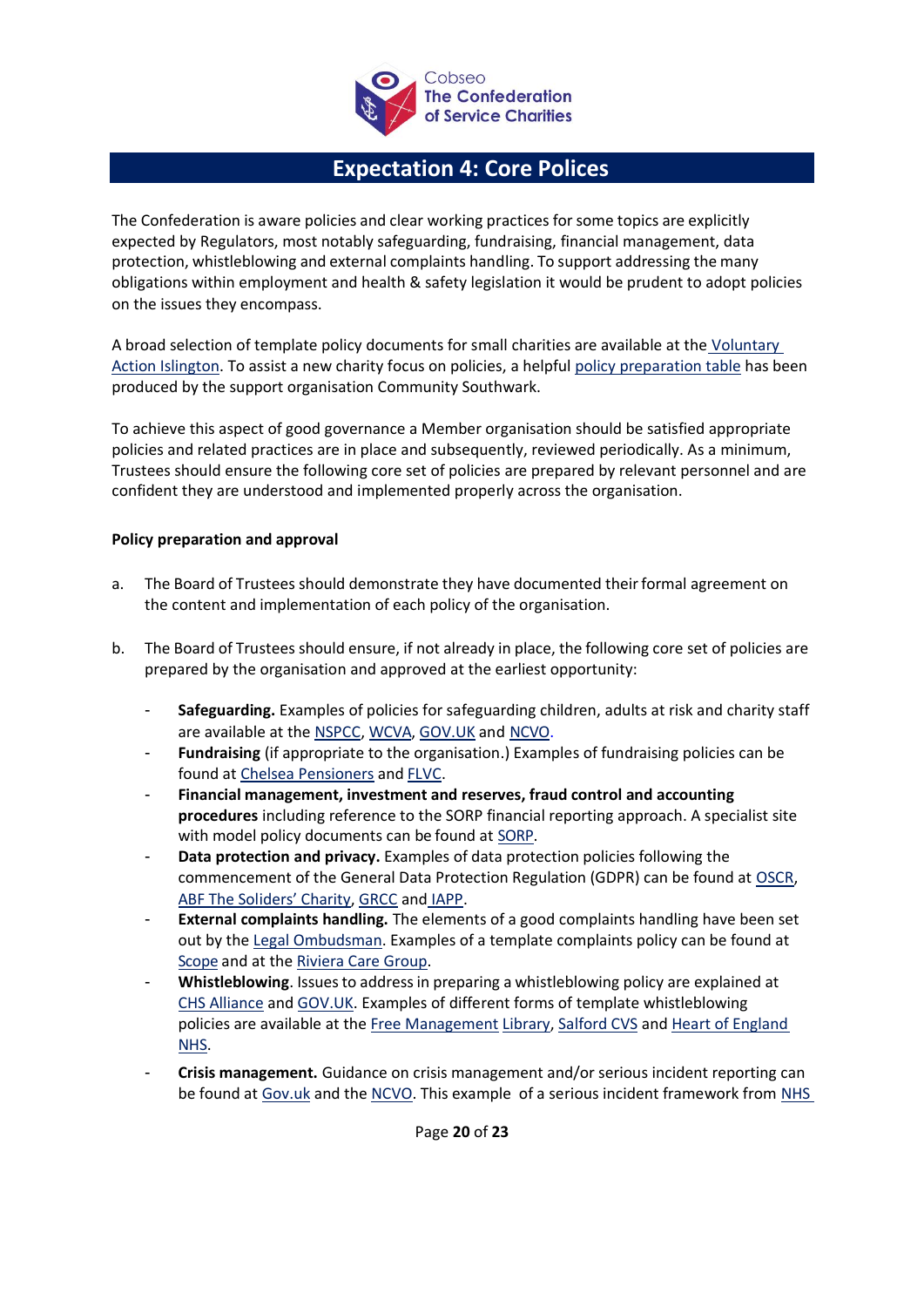

[England](https://www.england.nhs.uk/wp-content/uploads/2015/04/serious-incidnt-framwrk-upd.pdf) covers a comprehensive list of possibilities tin which some may not be applicableto an individual organisation.

- **[Human r](https://knowhownonprofit.org/tools-resources/hr-policies))esources** (i.e. one or more policy documents) including, where appropriate, recruitment, personal conduct, bullying and harassment, discipline, staff grievance, working arrangements, absence [management,](http://www.hse.gov.uk/simple-health-safety/write.htm) [pensions](http://www.hse.gov.uk/simple-health-safety/write.htm) and retirement, redundancy, volunteering. A wide selection of model HR policy documents are available to subscription members of NCVO.
- <span id="page-20-0"></span>- **Health,safety and risk management**, including lone and remote working. A helpful generic H&S policy template is available from the Health & Safety Executive. Templates for special circumstances e.g. a home visits policy are available at [WCVA.](https://www.wcva.org.uk/media/55317/8_guidelines_of_safety_for_home_visits_final_2014.pdf)

### **Policy review**

a. The Board of Trustees should approve a timetable for existing policies to be reviewed and ensure Executive Officers (or other people) are formally tasked to undertake these reviews. Not all policies need to be reviewed over the same time period.

Back to top ↑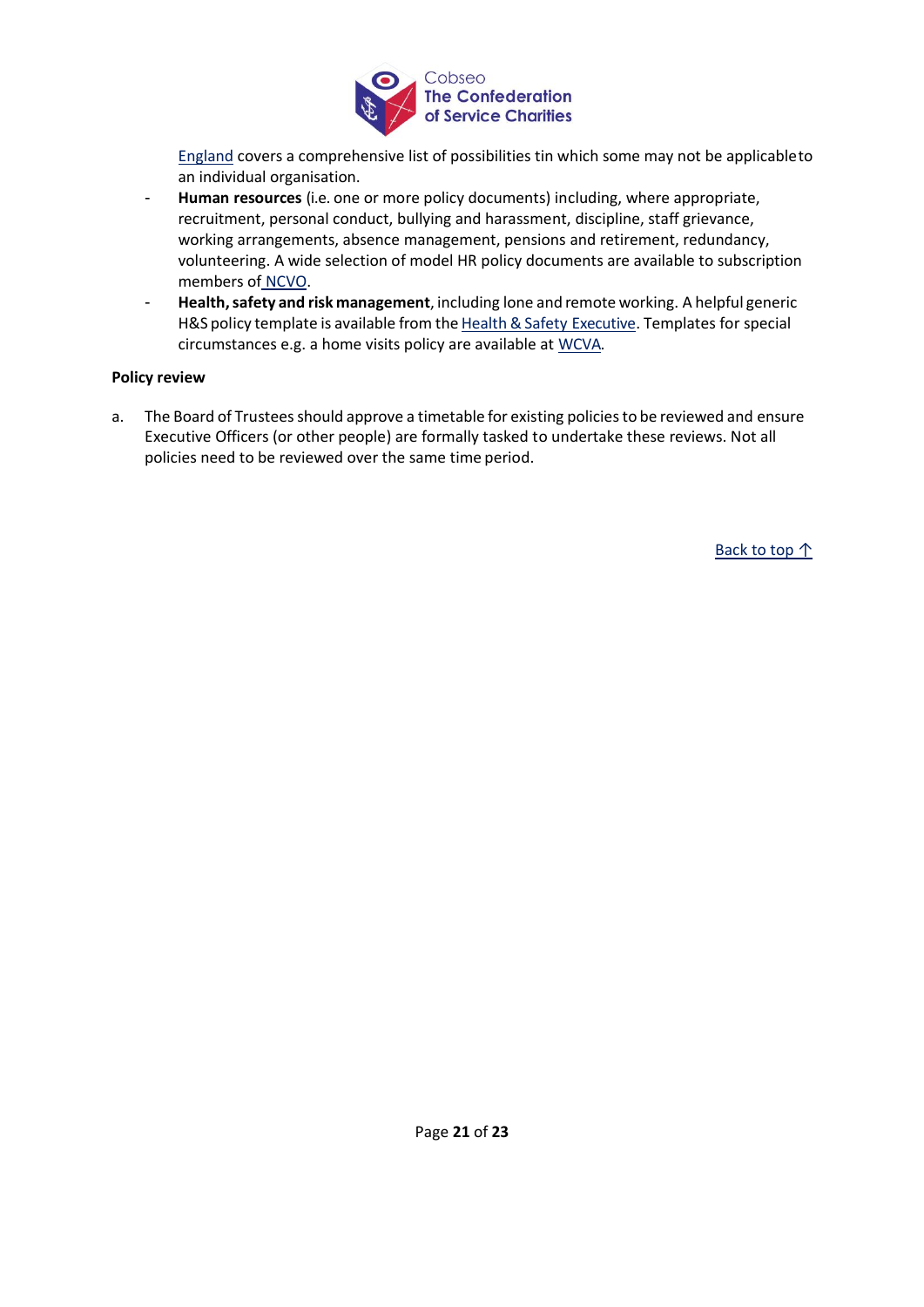

# **Advice, Assistance and Training**

<span id="page-21-0"></span>The Charity Commission offers a wide [range of advice and guidance for Trustees](http://www.gov.uk/topic/running-charity/trustee-role-board) to assist in understanding and discharging their governance responsibilities. A widely acknowledged initial text for new Trustees is the document [entitled 'The Essential Trustee'.](http://www.gov.uk/government/publications/the-essential-trustee-what-you-need-to-know-cc3) Commonly referred to as 'CC3'. The ['Charity Fundraising: a guide to trustee duties \(CC20\)'](https://www.gov.uk/government/publications/charities-and-fundraising-cc20), also produced by the Charity Commission, should be noted by those Trustees who work for organisations who actively fundraise as an active element of their financial operations.

Member organisations operating in Northern Ireland should be aware of the locally available guidance on [managing](http://www.charitycommissionni.org.uk/manage-your-charity) a charity produced by the Charity Commission for Northern Ireland..

The WCVA in Wales has prepared a selection of [Information Sheets](https://wcva.cymru/resources/) tailored for charities operating in the Principality. They include advice on the principles of governance and Trustees' recruitment, training, legal duties and liabilities. The WCVA also organise[s specialist training](https://wcva.cymru/training-info/) [on governance](https://www.wcva.org.uk/training-and-events/bespoke-training/governance) topics. They have also prepared a [Governance Health Check](https://wcva.cymru/wp-content/uploads/2020/01/WCVA-Governance-Health-Check.pdf) document.

Member organisations operating in Scotland should also refer to the [Office of the Scottish](https://www.oscr.org.uk/guidance-and-forms) [Charity Regulator](http://www.oscr.org.uk/media/2728/v10_guidance-and-good-practice-for-charity-trustees.pdf) (OSCR). They have prepared good practice guidance for Trustees and related their advice to the relevant Scottish law. The Scottish Council for Voluntary Organisations (SCVO) have [a Good Governance checkup tool,](https://scvo.scot/support/running-your-organisation/governance/scottish-governance-code-checkup) which can be accessed if organisations sign up.

Back to top ↑

# **Specialist Organisations**

<span id="page-21-1"></span>Advice and training on the governance of charitable organisations and discharging successfully the duties of Trustees is produced by various specialist organisations. Some of the organisations providing helpful information on good governance are the National Council for Voluntary Organisations (NCVO), New Philanthropy Capital (NPC), The Governance Institute (ICSA) and Association of Chairs (AoC).

The NCVO is a subscriber membership organisation and has produced an extensive range of guidance and information on governance issues, [some free to download](https://knowhownonprofit.org/governance) for non-members. The NCVO also undertakes governance audits and consultancy work for charities and runs various lecture-based and online [training courses, including on governance](http://www.ncvo.org.uk/practical-support/consultancy/governance-and-trusteeship-consultancy) issues.

The NPC is a charitable research and events organisation. It has produced open access advice on [good governance practices](http://www.thinknpc.org/publications/it-starts-from-the-top) based on its own studies into charities.

The Governance Institute is part of the ICSA (Institute of Chartered Secretaries and Administrators). It is a subscriber membership organisation that seeksto influence and inform policy on governance matters. The organisation is not solely focused on the requirements of charitable organisations, although its policy team has produced a range of up to date [guidance](http://www.icsa.org.uk/knowledge/governance-and-compliance/icsa-updates/diploma-in-business-practice) [notes and templates on charity](https://www.cgi.org.uk/knowledge)  [governance.](https://www.cgi.org.uk/knowledge) They are only available currently to its subscribers.

Page **22** of **23**